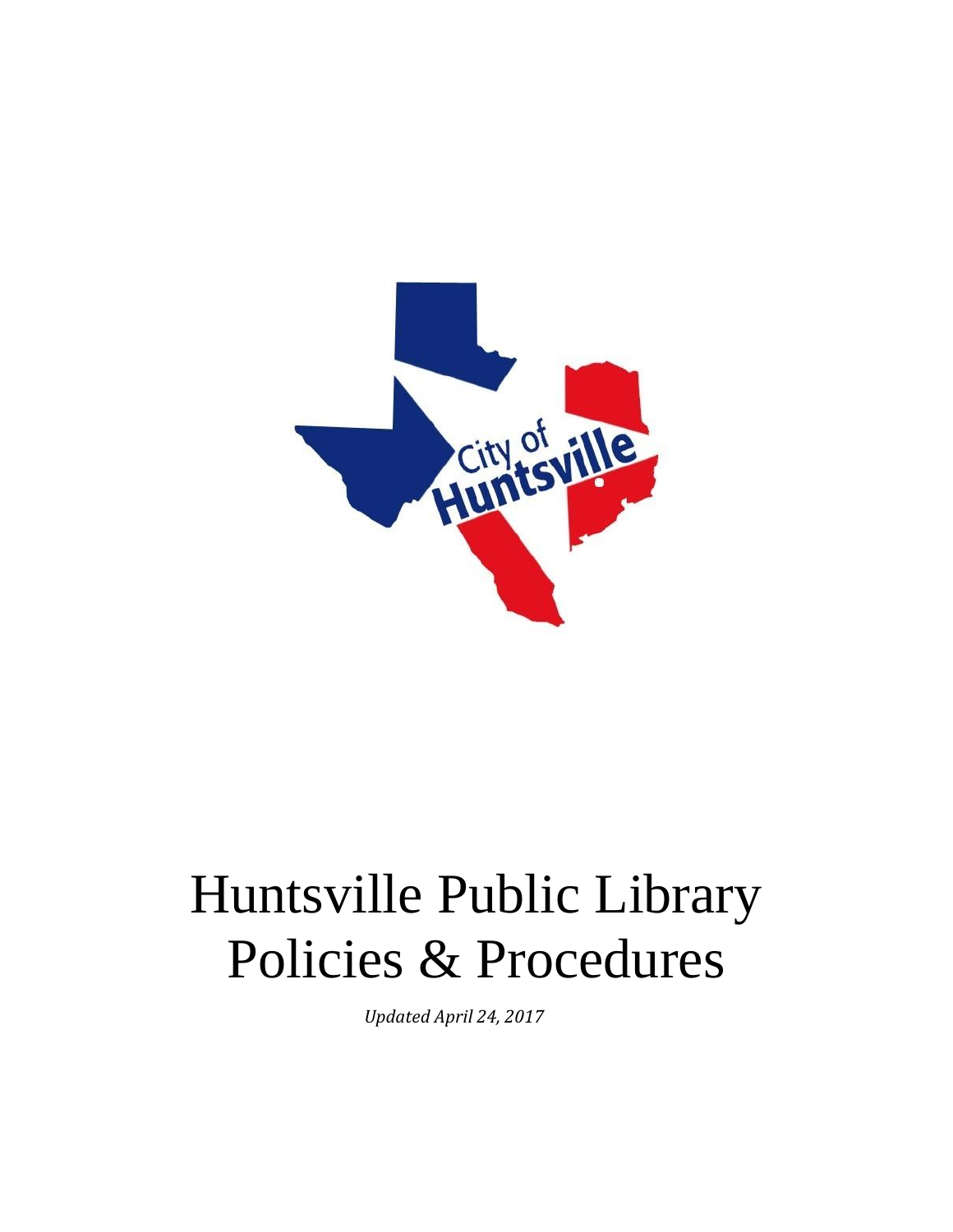| 1. |                      |  |  |  |  |
|----|----------------------|--|--|--|--|
|    |                      |  |  |  |  |
|    |                      |  |  |  |  |
|    |                      |  |  |  |  |
|    | A.                   |  |  |  |  |
|    | <b>B.</b>            |  |  |  |  |
|    |                      |  |  |  |  |
|    |                      |  |  |  |  |
|    |                      |  |  |  |  |
|    | A.                   |  |  |  |  |
|    | <b>B.</b>            |  |  |  |  |
|    | $C_{\cdot}$          |  |  |  |  |
|    |                      |  |  |  |  |
|    |                      |  |  |  |  |
|    |                      |  |  |  |  |
| 2. |                      |  |  |  |  |
|    |                      |  |  |  |  |
|    |                      |  |  |  |  |
|    | $A_{\cdot}$          |  |  |  |  |
|    | <b>B.</b>            |  |  |  |  |
|    | $\mathbf{C}$ .       |  |  |  |  |
|    | D.                   |  |  |  |  |
|    | E.                   |  |  |  |  |
|    | F.                   |  |  |  |  |
|    | G.                   |  |  |  |  |
|    | Н.                   |  |  |  |  |
|    | Ι.                   |  |  |  |  |
|    | $\mathbf{J}_{\cdot}$ |  |  |  |  |
| 3. |                      |  |  |  |  |
|    |                      |  |  |  |  |
|    |                      |  |  |  |  |

# Huntsville Public Library Policies & Procedures **Table of Contents**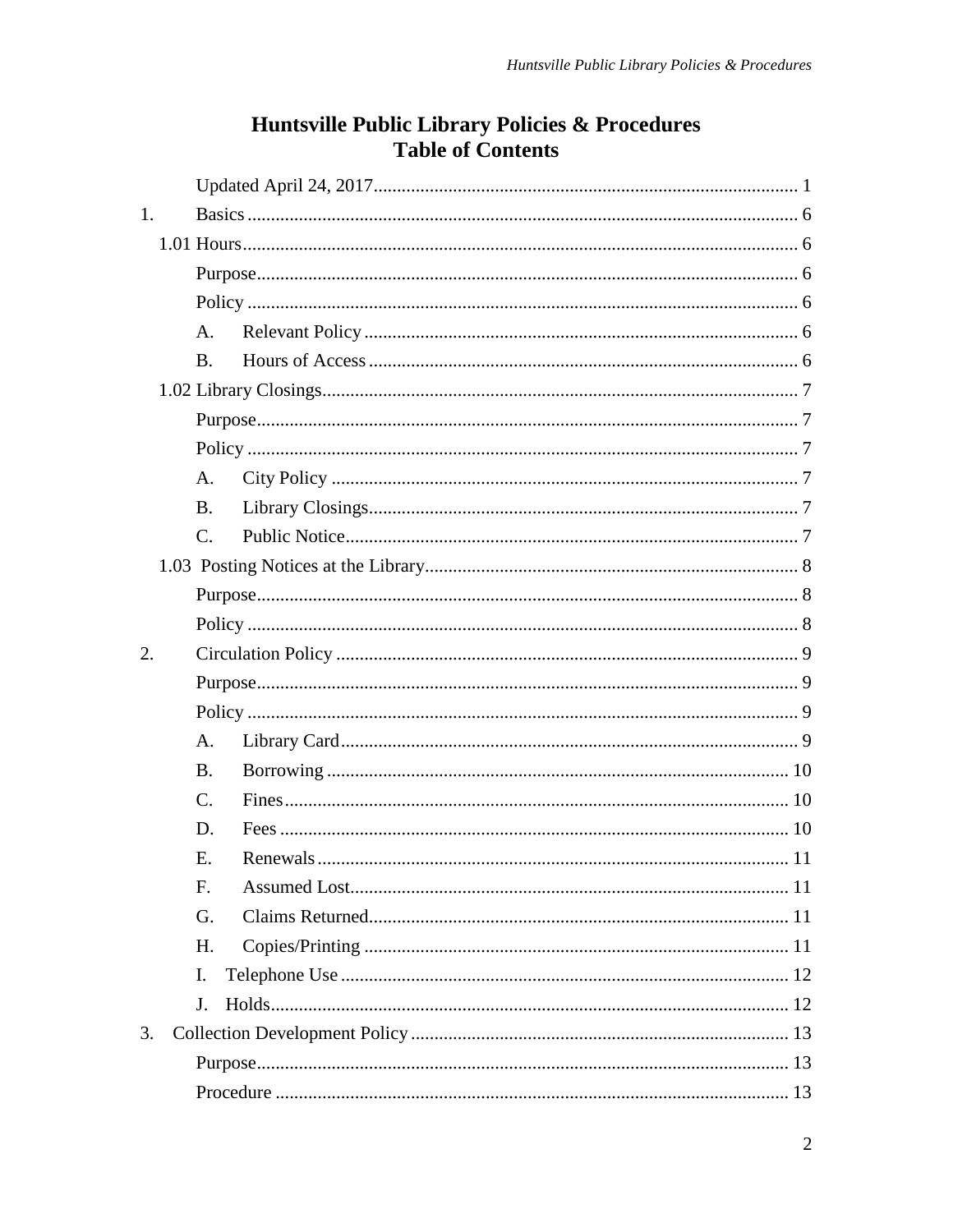|                  | $\mathsf{A}$ . |  |
|------------------|----------------|--|
|                  | <b>B.</b>      |  |
|                  |                |  |
|                  | $A_{\cdot}$    |  |
|                  | <b>B.</b>      |  |
|                  | $C_{\cdot}$    |  |
|                  | D.             |  |
|                  | Е.             |  |
| $\overline{4}$ . |                |  |
|                  |                |  |
|                  |                |  |
|                  |                |  |
|                  |                |  |
|                  |                |  |
|                  |                |  |
|                  |                |  |
|                  |                |  |
|                  |                |  |
|                  |                |  |
|                  | $A_{\cdot}$    |  |
|                  | <b>B.</b>      |  |
|                  | $C_{\cdot}$    |  |
|                  | D.             |  |
|                  | Ε.             |  |
|                  | F.             |  |
| 5.               |                |  |
|                  | 1.             |  |
|                  | 2.             |  |
|                  | 3.             |  |
| 6.               |                |  |
|                  |                |  |
|                  |                |  |
|                  |                |  |
|                  | B.             |  |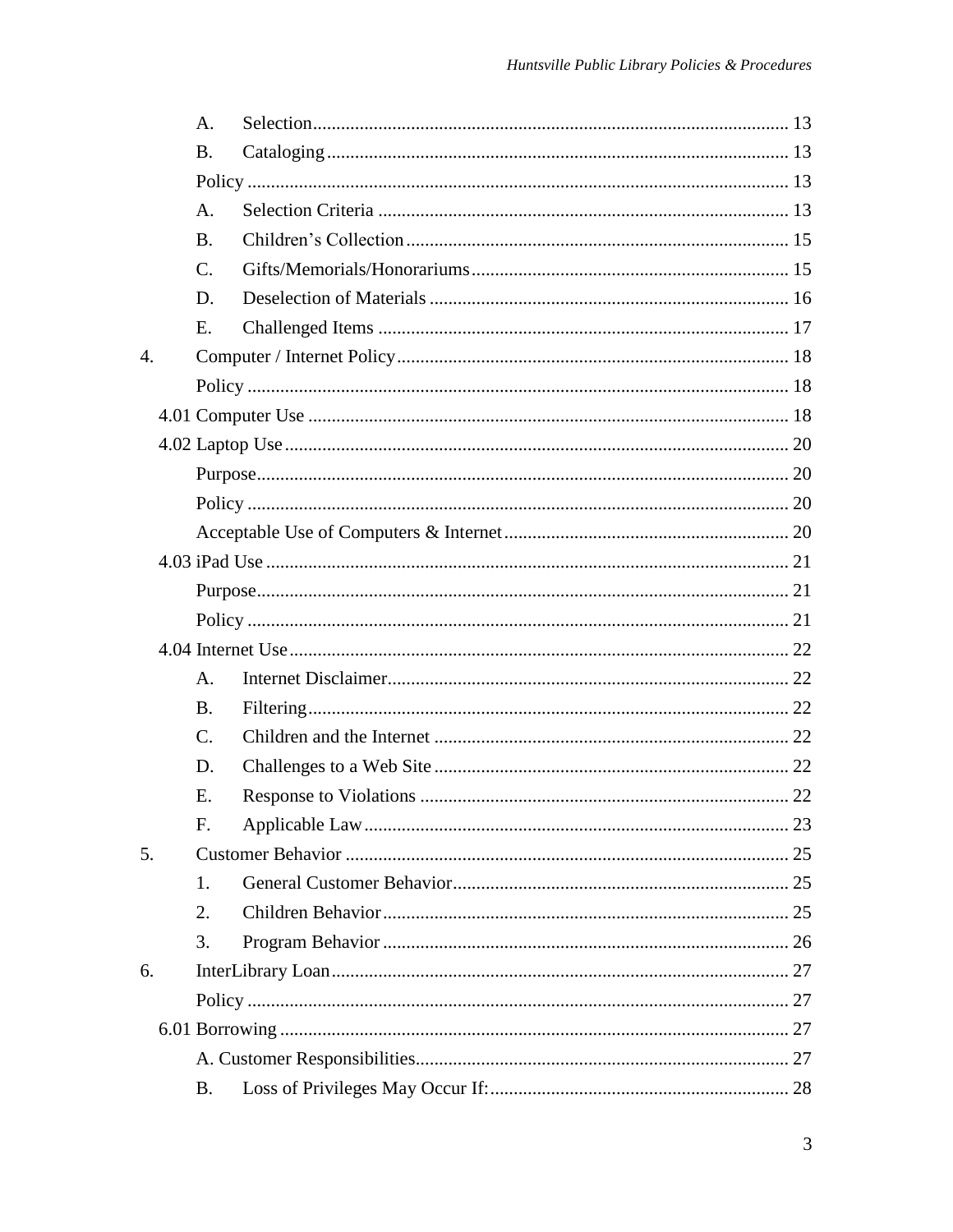| 7.  |      |                |  |
|-----|------|----------------|--|
|     |      |                |  |
|     | 7.01 |                |  |
|     |      | $A_{\cdot}$    |  |
|     |      | <b>B.</b>      |  |
|     |      |                |  |
|     |      | A.             |  |
|     |      | B.             |  |
|     |      |                |  |
|     |      | A.             |  |
|     |      | <b>B.</b>      |  |
|     |      |                |  |
|     |      | A.             |  |
|     |      | <b>B.</b>      |  |
|     |      |                |  |
|     |      | A.             |  |
|     |      | <b>B.</b>      |  |
|     |      | $\mathbf{C}$ . |  |
|     |      | D.             |  |
| 8.  |      |                |  |
|     |      |                |  |
|     |      |                |  |
|     |      | A.             |  |
|     |      | <b>B.</b>      |  |
| 9.  |      |                |  |
|     |      |                |  |
|     |      |                |  |
|     |      | A.             |  |
|     |      | B.             |  |
|     |      | $\mathbf{C}$ . |  |
| 10. |      |                |  |
|     |      |                |  |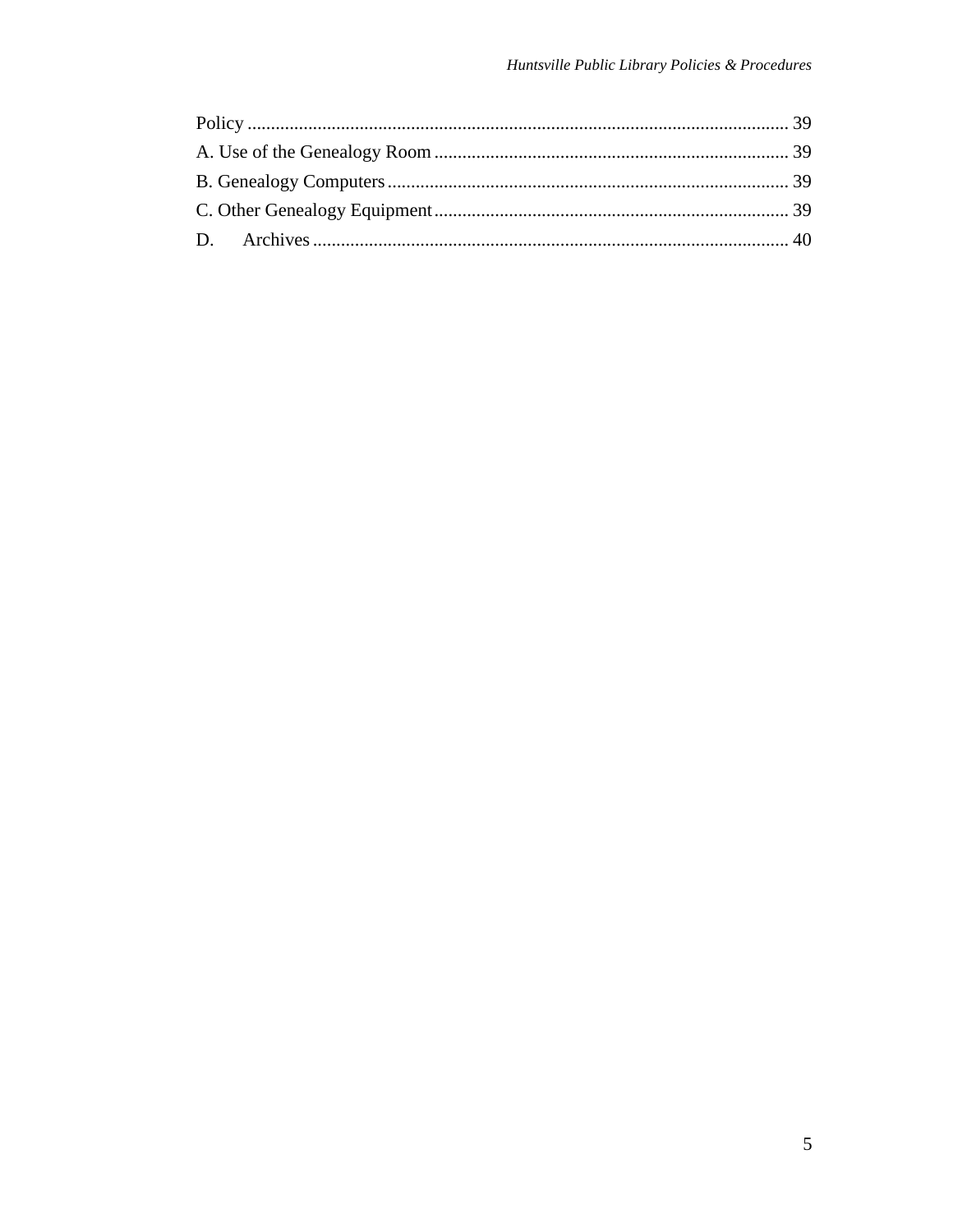# <span id="page-5-1"></span><span id="page-5-0"></span>**1. BASICS**

## **1.01 Hours**

Effective Date: 1-1-2008 Revision Date: 4-24-2017

#### <span id="page-5-2"></span>**Purpose**

The purpose of this policy is to ensure compliance with State mandated requirements for minimum hours of customer access to the Library, to

## <span id="page-5-4"></span><span id="page-5-3"></span>**Policy**

- *A. Relevant Policy*
	- 1. Huntsville Public Library will meet or exceed the State's current requirements for hours of access as described in the *Criteria for Membership in the Texas State Library System*.
	- 2. The Library will meet or exceed the hours of access suggested in the *Texas Public Library Standards* "Comprehensive" column as long as quality customer service can be provided.
	- 3. The Library will follow the policy set forth in *The City of Huntsville Employee Policies and Procedures* manual section III, Hours of Work as long as they meet or exceed the criteria set forth in *Criteria for Membership in the Texas State Library System.*

## <span id="page-5-5"></span>*B. Hours of Access*

Current hours of access are:

| Monday    | 10 a.m. $-7$ p.m. |
|-----------|-------------------|
| Tuesday   | 10 a.m. $-7$ p.m. |
| Wednesday | 10 a.m. $-7$ p.m. |
| Thursday  | 10 a.m. $-7$ p.m. |
| Friday    | 10 a.m. $-7$ p.m. |
| Saturday  | Noon $-4$ p.m.    |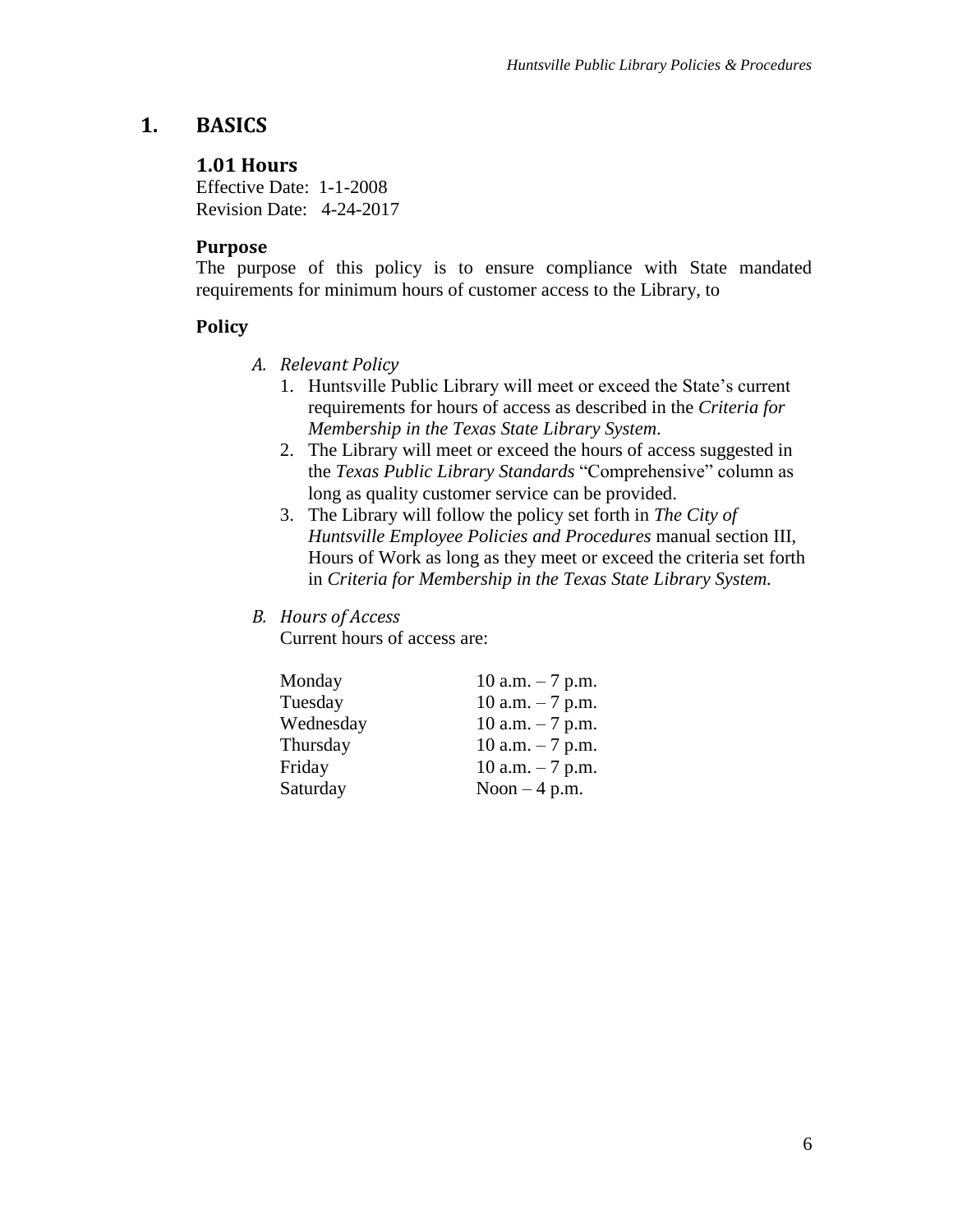# <span id="page-6-0"></span>**1.02 Library Closings**

Effective Date: 1-1-2008 Revision Date: 4-24-2017

#### <span id="page-6-1"></span>**Purpose**

While *The City of Huntsville* website addresses the authorized holidays; however, it does not address the special circumstances the Library faces due to hours worked on weekends and after 5 p.m. This purpose of this policy is to bring consistency to the Library's holiday closings.

## <span id="page-6-3"></span><span id="page-6-2"></span>**Policy**

- *A. City Policy*
	- 1. The Library will follow the policy set forth City of Huntsville. Holidays include: New Year's Day, Martin Luther King's Birthday, Good Friday, Memorial Day, Independence Day, Labor Day, Thanksgiving Day and the following Friday, Christmas day and an additional Christmas Holiday.
	- 2. The Library will follow any administrative directives regarding city-wide or Library only closings. This might include; but not be limited to, situations with inclement weather, biohazards, bomb threats, or national days of mourning.
	- 3. The City Librarian or Assistant City Librarian has the discretion to close the library under emergency conditions applying only to the library.

## <span id="page-6-4"></span>*B. Library Closings*

- 1. In addition to regular City holidays, the Library will be closed: Saturday following Good Friday Saturday before Memorial Day observance Saturday before Labor Day Saturday of Fair on the Square After 5 p.m. on the day before Thanksgiving After 5 p.m. on Christmas Eve After 5 p.m. on New Year's Eve
- <span id="page-6-5"></span>*C. Public Notice*
	- 1. Notice of any holiday closings will be posted 30 days before the Library closes.
	- 2. Notices will be posted prominently in the Library. The phone recording on extension 5472 will make note of the closing and public service announcements will be forwarded to local news outlets.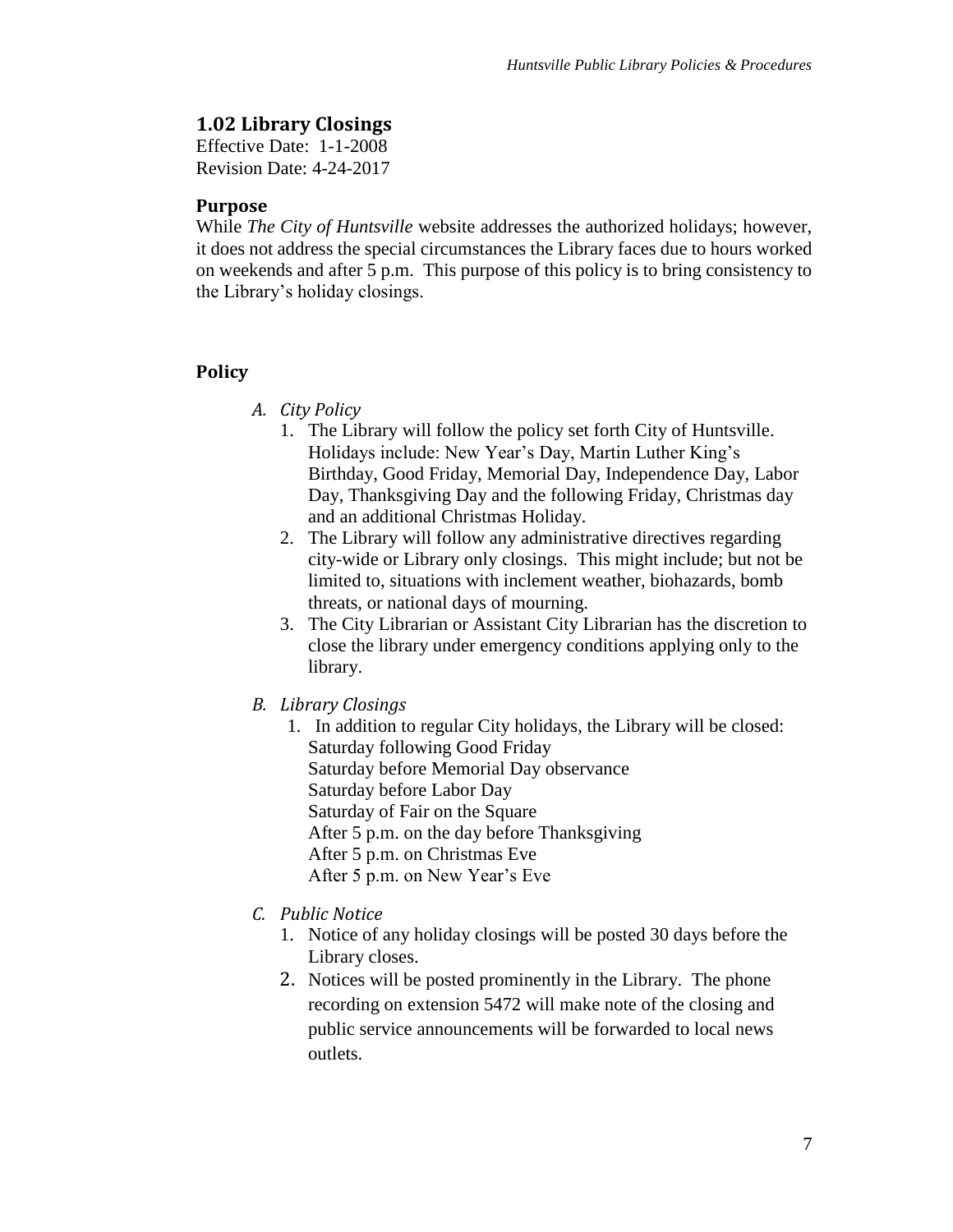# <span id="page-7-0"></span>**1.03 Posting Notices at the Library**

## <span id="page-7-1"></span>**Purpose**

At this time, Huntsville Public Library has limited space to post notices, flyers, and other non-library materials. Because of that, limits must be set to allow for consistency and fairness in what can be posted at the library.

## <span id="page-7-2"></span>**Policy**

It is understood that the Library is a place people come to find local information and that having community postings is a positive service. However, due to limited space, the Library will restrict the display and distribution of community notices. Departments of the City of Huntsville and organizations providing free programming may leave their flyers or other promotional information at the circulation desk and it will be at the Library as space allows.

Event notices will be removed at the discretion of Library staff. No effort will be made to hold or to return these materials to the sponsoring organization.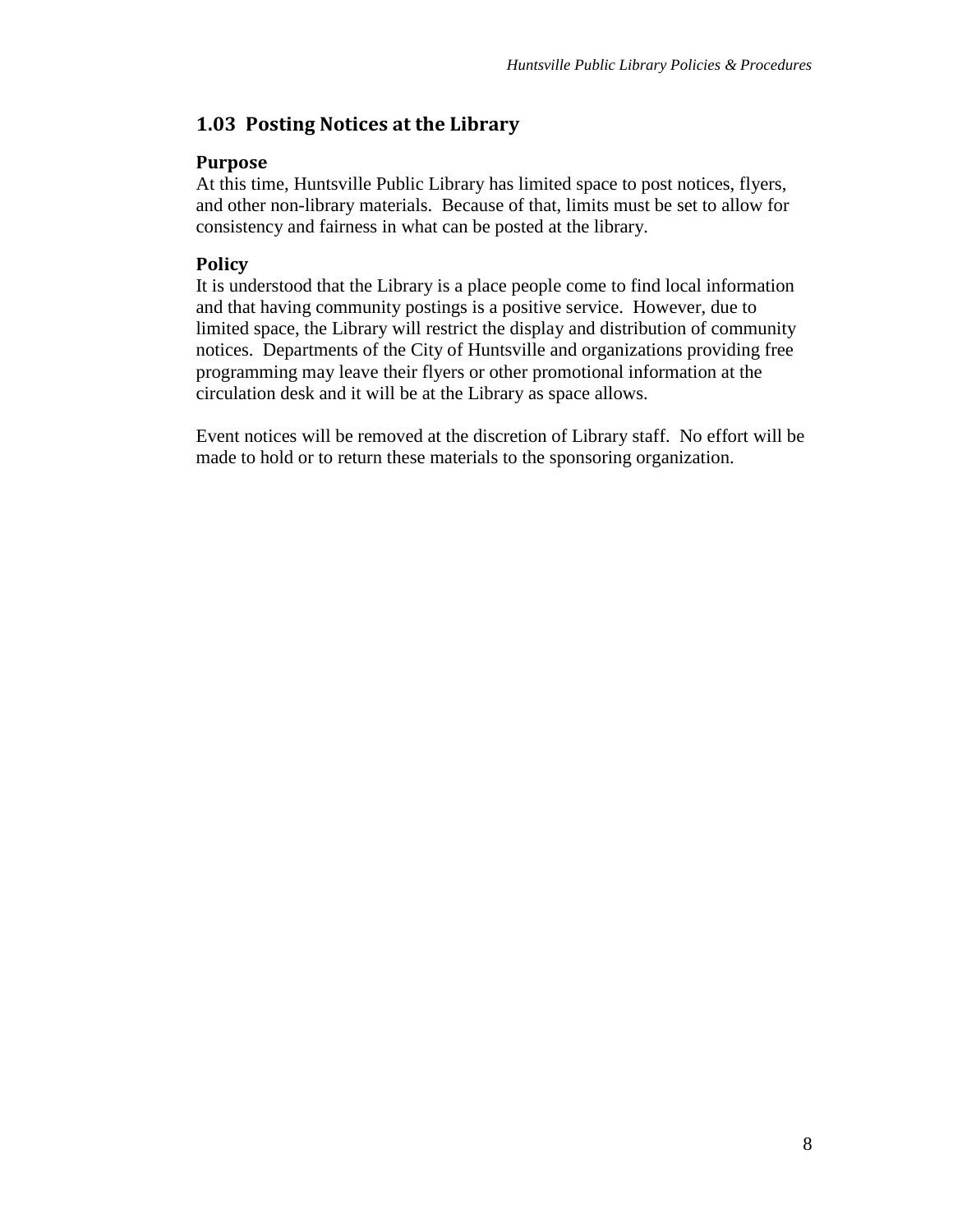# <span id="page-8-0"></span>**2. CIRCULATION POLICY**

Effective Date: Revision Date: 4-24-2017

#### <span id="page-8-1"></span>**Purpose**

The purpose of this policy is to provide consistent, unbiased service to all Library customers, to accommodate the needs of all customers whenever possible, and to provide guidance for Library staff.

## <span id="page-8-3"></span><span id="page-8-2"></span>**Policy**

- *A. Library Card*
	- 1. Library membership is free to all residents of Texas.
	- 2. Library cards are issued to customers 18 and older with a photo ID and current proof of permanent address. Current in this instance means a piece of mail dated within the last 30 days addressed to the applicant, a current insurance card, or a current voter registration card.
	- 3. Customers without a permanent Texas address, including those customers who live out of the state and those staying at SAAFE House or the Mission, will be given PC only library cards. These cards allow customers to use a computer for 2 hours a day.
	- 4. Library cards are issued to children between the ages of 3 and 17 with their parent's or guardian's signature. The parent must show a photo ID and current proof of permanent address.
	- 5. Emancipated minors may sign up for a card without parent or guardian signature by presenting proof of their emancipation, along with the required photo ID and current proof of address.
	- 6. Customers must present their library card or Texas Driver's License to borrow materials; a driver's license may be used in place of the library card to check out materials.
	- 7. It is the customer's responsibility to notify the Library of any changes in address or phone number as soon as the change is made. This allows the Library to notify the customer of any issues with their account – overdue notices, etc.
	- 8. Customers are responsible for all materials borrowed on their Library Card. If a card is lost, the customer must notify the Library immediately. Once notified, the account will be closed or suspended until a replacement card is obtained. The customer is responsible for all activity on the card until the library is notified.
	- 9. In special circumstances, use of the library card by someone other than the cardholder is acceptable with the permission of the City Librarian or Assistant City Librarian. Staff may verify permission by phone and note this permission in the customer's record. To revoke this authorization, the cardholder should contact the Library via email, phone, fax or in person.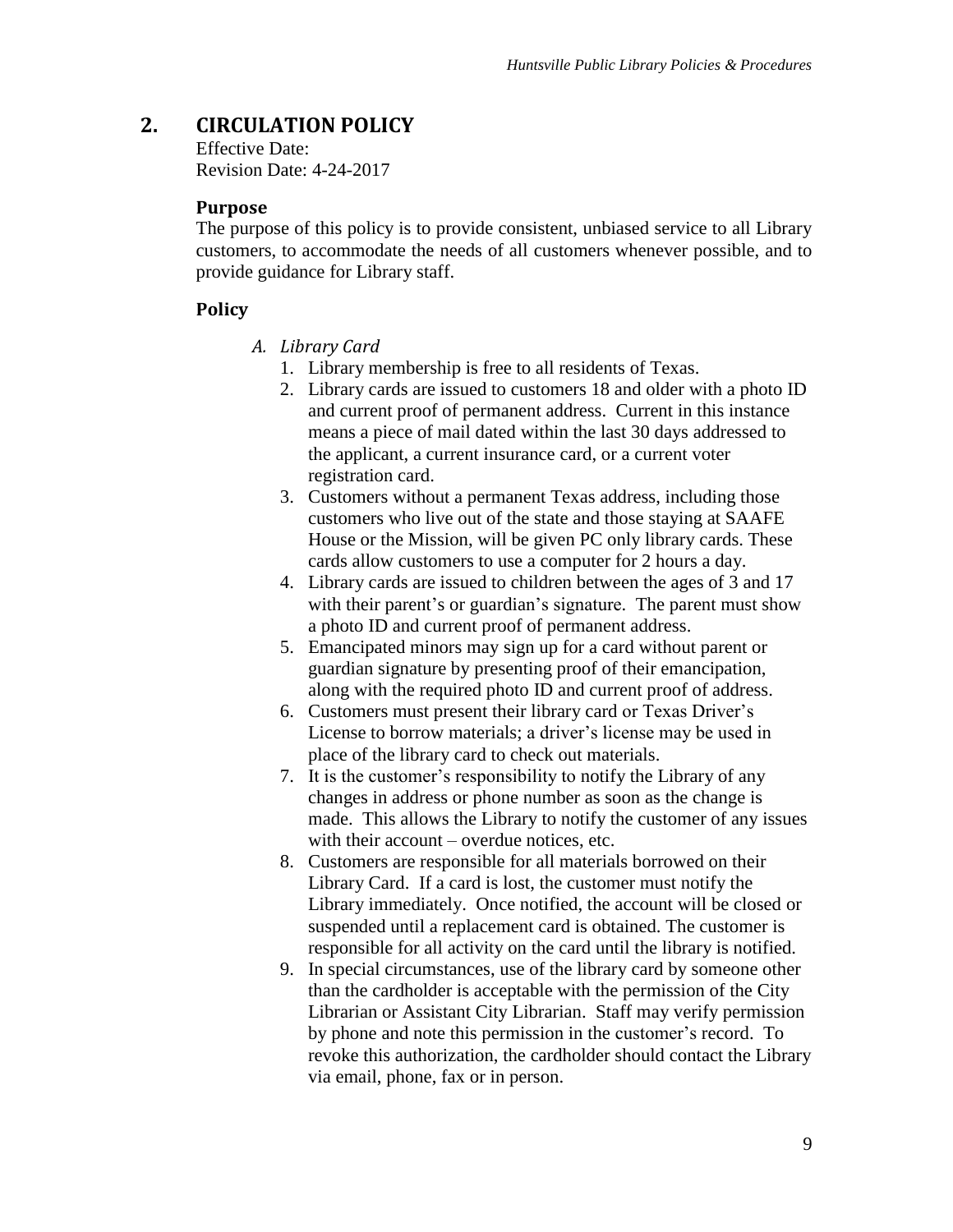- <span id="page-9-0"></span>*B. Borrowing*
	- 1. Library materials are lent to borrowers as follows:
		- a. Books, audiobooks 2 weeks
		- b. Videos and music CDs 1 week
	- 2. Reference materials typically do not circulate; however, the Librarian may make an exception if circumstances warrant.
	- 3. The Library reserves the right to limit the number of items that may be borrowed.
		- a. DVDs are limited to five (5) per household.
		- b. Audiobooks are limited to five (5) per person.
		- **c.** Customers may borrow a total of 25 items.
- <span id="page-9-1"></span>*C. Fines*
	- 1. Fines for overdue materials are assessed by format:
		- a. Books, magazines, and music CDs \$.10/day
		- b. Audiobooks and Videos \$1/day
		- c. Interlibrary Loans (ILLs) \$1/day
	- 2. The maximum fine for any item is \$10 with the exception of ILLs.
	- 3. Customers with a fine will not be allowed to borrow Library materials until the fine is cleared. If there is no hold on the item it may be renewed once to stop the fine and give the customer an opportunity to return the item without incurring addition fines. However, the fine must be paid if the customer wishes to check out any other items.
	- 4. Customers living in the same household will be grouped together as a family unit for the purposes of fines and fees. A customer within a family unit may not check out items if another customer within the same family unit has fines on his or her account, even if the first customer's account is clear of fines.
	- 5. The City Librarian, Assistant City Librarian or their designate may forgive a fine under extenuating circumstances.
- <span id="page-9-2"></span>*D. Fees*
- 1. Fees are assessed as follows:
	- a. Replacement Library Cards \$1/card
	- b. Copies/Printouts \$.15/per side per copy
	- c. Lost materials \$10 processing fee plus the current cost of replacement or the price paid by the library, whichever is higher.
		- i. Fines on lost materials will be waived.
		- ii. No refunds will be given for returned items for which payment has been received.
		- iii. The library will not accept a replacement copy in lieu of the lost item.
	- d. Damaged materials:
		- i. Security Patch \$1 each
		- ii. Book cover w/bar code \$1 each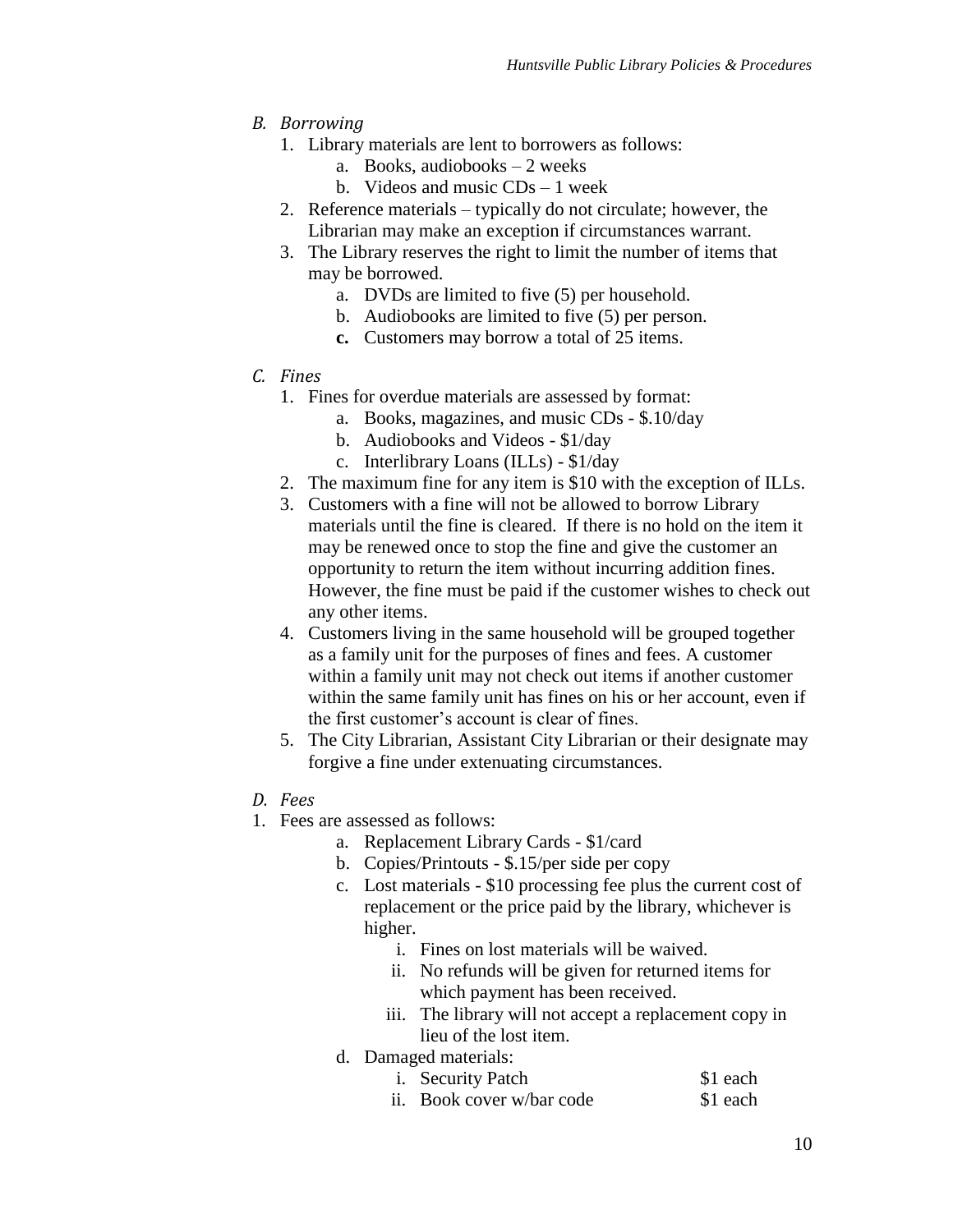- iii. Barcodes \$1 each
- iv. Spine label \$1 each
- v. Lost case for DVD or Video \$5
- vi. Lost books, audiobooks, videos, etc. are charged the higher of the price we paid or the price to replace + \$10 processing fee.
- <span id="page-10-0"></span>*E. Renewals*

Customers may renew an item up to two (2) times if no one has the item on hold. Renewals may be made online through the Library's catalog or by fax, phone, voicemail, email, or at the Library.

- <span id="page-10-1"></span>*F. Assumed Lost*
	- 1. Customers with items more than 30 days overdue will be billed for the replacement cost of the item. If the item is later found and returned to the Library, the charges will not be dropped. A \$10 processing fee will be assessed in addition to the replacement cost.
	- 2. The Library will attempt to contact customers up to two (2) times about overdue items, but it is the customer's ultimate responsibility to take note of due dates and return items in a timely manner. Failure to receive notices from the Library is not grounds for dismissal of fees or fines.

# <span id="page-10-2"></span>*G. Claims Returned*

If a customer feels certain that they have returned an item; but Library records show that it has not been returned, the library staff will:

- 1. Initiate an immediate search.
- 2. If the item is not found, it will be identified as Claims Returned and the customer has two week's grace period to search for the item. During that period, the Library will also be checked several times.
- 3. At the end of two weeks, the matter will be reviewed by the City Librarian or Assistant City Librarian and the customer will be contacted.

# <span id="page-10-3"></span>*H. Copies/Printing*

The Library and its customers are expected to comply with the U.S. copyright laws as outlined in Title 17 of the U.S. Code.

- 1. Customers are responsible for making their own copies or prints.
- 2. The fee for copies or prints is \$.15/page. Double-sided copies are \$.30 each.
- 3. Any problems with a copy that was caused by the customer will not be refunded.
- 4. Customers will not be charged for unusable copies caused by machine malfunctions.
- 5. Customers may bring their own paper; but they will not receive a discount and it must be 20# paper.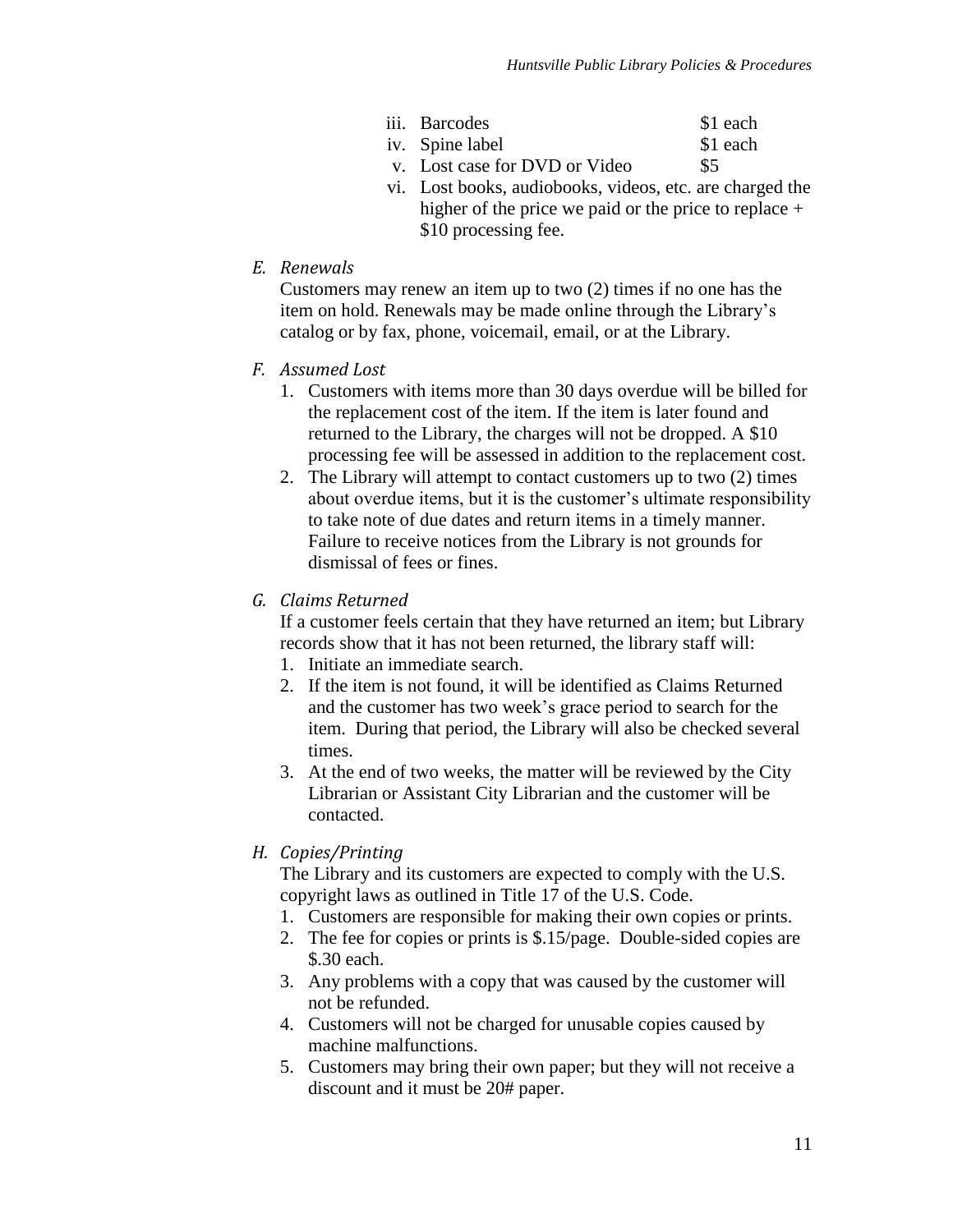<span id="page-11-0"></span>*I. Telephone Use*

While the telephone at the circulation desk is a business phone, customers may make a short call to arrange for transportation or to address library related issues.

- <span id="page-11-1"></span>*J. Holds*
	- 1. Customers may ask that an item that is checked-out be placed on hold and that they be called when it is available.
	- 2. Holds may be made online on the Library's catalog or by fax, phone, voicemail, email, or at the Library.
	- 3. Once the customer is notified that the item they requested is available they have three days to pick it up. After three days, the item is returned to the shelf or passed to the next person who has requested the item. The original Hold will be removed.
	- 4. If the customer cannot be notified within three days due to incorrect or outdated contact information, the hold will be removed and passed on to the next person.
	- 5. In extenuating circumstances, staff may decide to hold the item for more than three days.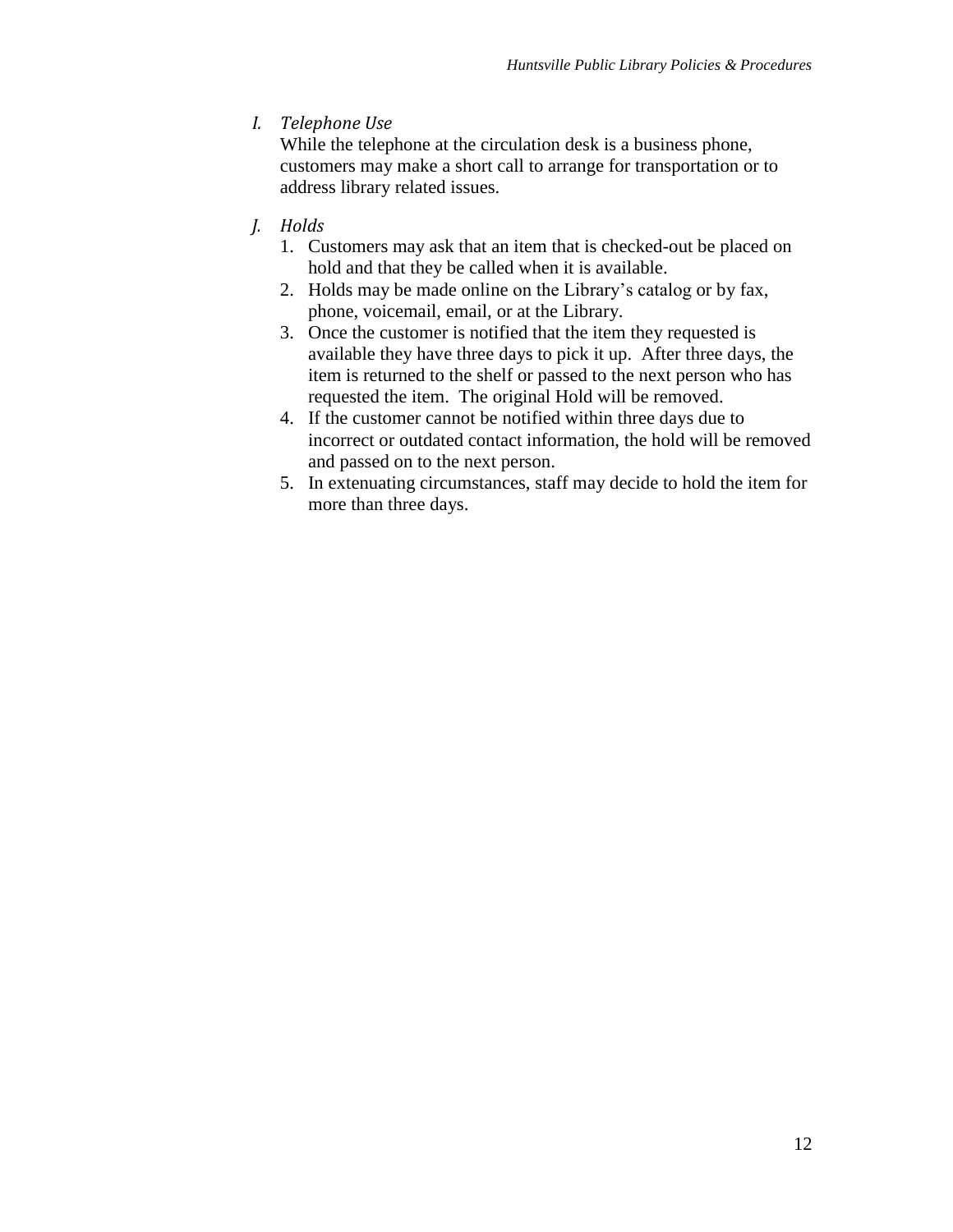# <span id="page-12-0"></span>**3. COLLECTION DEVELOPMENT POLICY**

Effective Date: 9/31/2006 Revision Date: 4-24-2017

## <span id="page-12-1"></span>**Purpose**

The purpose of this policy is to provide guidelines for day-to-day acquisition and withdrawal decisions, resource allocation, and long range planning of collection needs in accordance with the Library's mission.

## <span id="page-12-3"></span><span id="page-12-2"></span>**Procedure**

- *A. Selection*
	- 1. The selection of materials for the adult collection is not restricted by the possibility that children may obtain materials their parents consider inappropriate.
	- 2. We do not typically purchase abridged or condensed works print, audiobooks, etc.
	- 3. Positive professional reviews are given precedence over customer reviews with non-fiction books.
	- 4. Customer reviews are given precedence over professional reviews for fiction books.
	- 4. Preference is given to hardback print materials over paperback, audiobooks on CD over cassette and DVD over VHS tapes when available and practical.
	- 5. Breadth is given preference over depth. In general, Huntsville Public Library will purchase single copies of a wide range of titles rather than multiple copies of the same title. Multiple copies may be warranted by public demand or when the title is of local interest and may go out of print.
- <span id="page-12-4"></span>*B. Cataloging*

Labeling and/or special shelving of materials may be used for some collections but will not be used for the purpose of restricting access or prejudging content.

## <span id="page-12-5"></span>**Policy**

The Huntsville Public Library collection is the responsibility of the City Librarian who may delegate some responsibilities to other staff members who will adhere to this policy when making collection development decisions. Collection development decisions are to be made in a manner based upon principle rather than personal opinion; reason rather than prejudice: and judgment rather than censorship. Staff have a professional responsibility to be inclusive not exclusive in developing the collection.

- <span id="page-12-6"></span>*A. Selection Criteria*
	- 1. Materials selected support:
		- a. Early literacy and other initiatives for young children;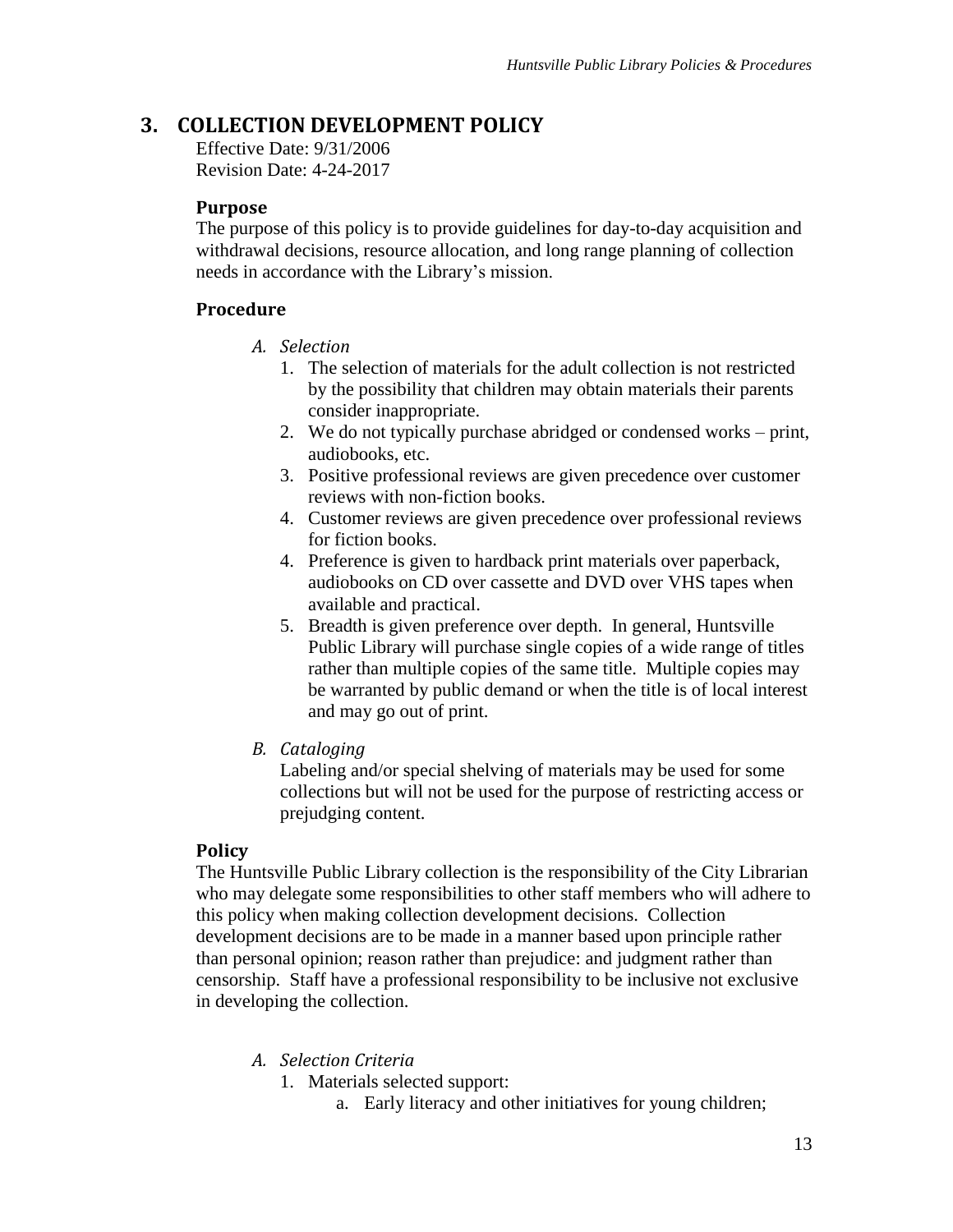- b. Support for students at all levels of formal education;
- c. Lifelong learning for adults;
- d. Recreational reading, listening and viewing for all ages;
- e. General reference;
- f. Artistic and creative endeavors;
- g. Career development;
- h. Improving occupational performance; and/or
- i. Local history and genealogy.
- 2. The Library's goal is to provide an information/reference center rather than to establish a scholarly research center.
- 3. No attempt is made to collect the complete works of any author/performer or creator.
- 4. Requests and recommendations from customers are a significant part of the selection process because they indicate public interest, community relevance, and timeliness of topic. Multiple copies of popular works (e.g. bestsellers, local titles, award winners) may be obtained in order to fulfill requests within a reasonable time period. If the materials requested do not meet the selection criteria established in this policy they will not be purchased.
- 5. The Library staff relies upon a number of sources for assistance in selecting materials. Catalogs and flyers may alert the staff to new titles; however, additions to the collection will be based on at least one of the following:
	- a. positive professional reviews,
	- b. positive customer reviews  $(3 \frac{1}{2})$  out of 5 stars; and at least 4 reviewers),
	- c. recommendation of professional journals,
	- d. bibliographies from reputable sources,
	- e. author's reputation,
	- f. publisher's reputation,
	- g. recommendations of other professionals, and/or
	- h. personal knowledge and expertise.
- 6. The Library will attempt to select the best format(s) for each information product based on formats available, storage space available, and prevalence of equipment to use the format.
- 7. Regardless of an item's popularity, the Library may choose not to select it based on a number of criteria which includes:
	- a. format is not durable enough to withstand reasonable library use;
	- b. item would require excessive staff time to maintain;
	- c. price is high, in relation to total budget; and/or
	- d. lack of shelf space.
- 8. As stated in the American Library Association's Library Bill of Rights: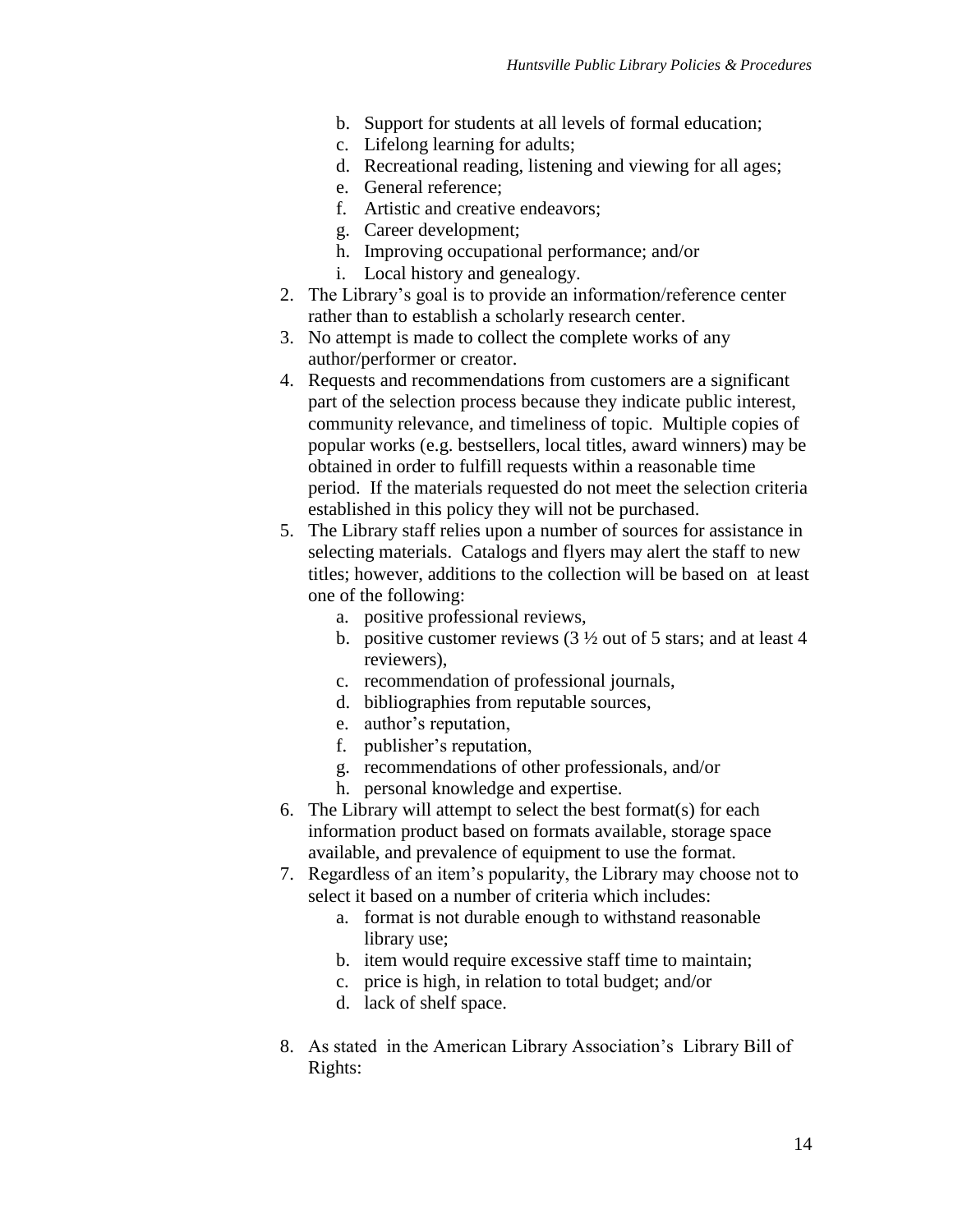**"Books and other library resources should be provided for the interest, information, and enlightenment of all people of the community the library serves. Materials should not be excluded because of the origin, background, or views of those contributing to their creation."**

**"Libraries should provide materials and information presenting all points of view on current and historical issues. Materials should not be proscribed or removed because of partisan or doctrinal disapproval."**

Individual items, which in and of themselves may be controversial or offensive to some customers, may be selected if their inclusion will contribute to the range of viewpoints in the collection as a whole and to the effectiveness of the Library to serve the citizens of Huntsville. Censorship is a purely individual matter; while anyone is free to reject for himself/herself items in the collection which he/she does not approve, the individual cannot exercise this right of censorship to restrict the freedom of others to read, view, or hear. Parents have the responsibility to guide and direct the reading, viewing, and listening of their own minor children. The Library does not stand in *loco parentis* (in place of a parent or charged with a parent's right, duties, and responsibilities.)

<span id="page-14-0"></span>*B. Children's Collection*

Selection and deselection of materials for the juvenile collection is based on the same criteria used for adult materials. While the collection may include items a parent or guardian may consider inappropriate for their child, Huntsville Public Library believes that it is the parent's or guardian's duty to monitor their child's selection and use of library materials and not the responsibility of the Library.

#### <span id="page-14-1"></span>*C. Gifts/Memorials/Honorariums*

The Huntsville Public Library welcomes gifts of new and used books and other resource materials. The content of audiobooks and videos must be examined before they may be placed in the collection. For this reason, many of these items are placed on the sales shelves. The following types of gift materials will not be added to the collection: 1) publications excluded by the collection development policy; 2) out-ofdate materials not of historical value; 3) excessive duplicates of items already in the collection; and 4) material in poor physical condition. Once donated, items become the property of Huntsville Public Library materials which are not added to the collection may be disposed of in accordance with City and State guidelines. Donated items will not be returned to the donor and the Library will not accept any item that is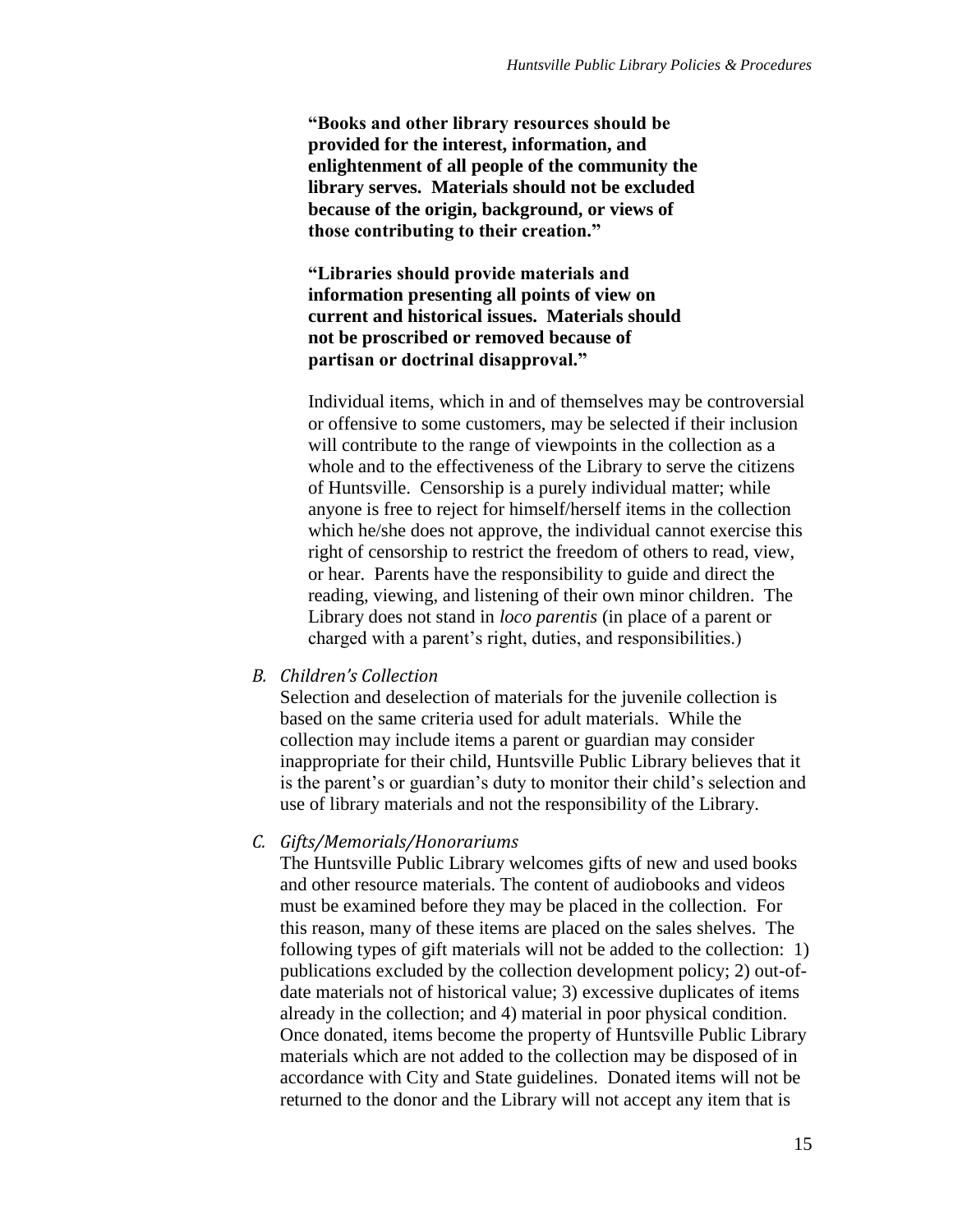not an out-right gift. Donated items will be withdrawn from the collection based on the same criteria as the purchased materials.

Monetary gifts, bequests, and memorial or honorary contributions are accepted and appreciated. Donated funds designated for the collection will be used to purchase materials in accordance with the Library's selection policy. Materials purchased with gift funds and memorial contributions will be identified with special donor plates whenever possible. Notification of memorial and honorary gifts will be sent to the family of the person being recognized. Suggestions for subject or author purchases with gift funds are welcome and will be followed to the extent possible.

Acceptance of donations of equipment, real estate, stock, artifacts, works of art, collections, etc., will be determined by the City Librarian in consultation with the Library Board and city administrative staff based on their suitability to the purpose and needs of the Library, laws and regulations that govern the ownership of the gift, and the Library's ability to cover insurance and maintenance costs associated with the donation. Exceptions to this gift policy must be approved by the City Librarian.

The Library will provide a donation form which can be filed with the donor's tax return. If items are being donated to receive a tax benefit, it is recommended that the donor make a list of items donated. The Library is unable to set fair market or appraisal values; it is the responsibility of the donor to establish a fair market value or seek professional assistance to determine the value of the gift.

<span id="page-15-0"></span>*D. Deselection of Materials*

In order to maintain a vital, current collection which meets the needs of our community, evaluation and examination of materials is an ongoing process. Deselection of materials is based on the accepted professional practice outlined in The CREW Method: Evaluating and Weeding Collections in Small and Medium-sized Public Libraries and the professional judgment of the City Librarian or designated staff. Materials no longer suitable for Library use will be withdrawn from the collection. This may include materials that are:

- Obsolete or outdated;
- Worn beyond use;
- Damaged;
- No longer circulating or used for reference purposes; or
- Multiple copies of a formerly popular title.

Materials which are removed from the collection will be discarded according to Federal, State and City guidelines. Items removed because they are not circulating, are duplicates or because they are no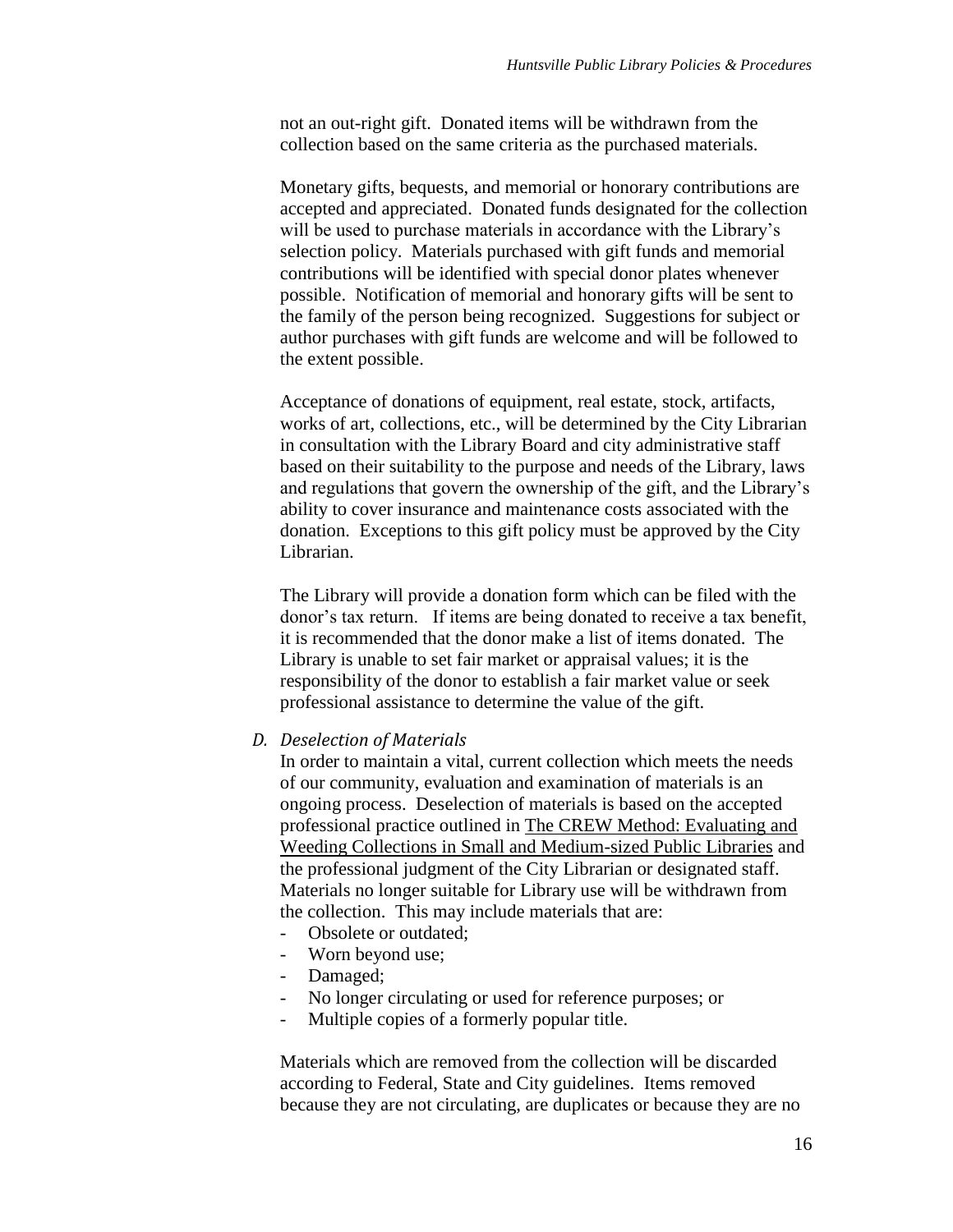longer of use in the collection will be sold at auction or donated to another government entity. Discarded materials which are damaged beyond use, aged or factually inaccurate will be thrown out.

<span id="page-16-0"></span>*E. Challenged Items*

Huntsville Public Library recognizes the right of individuals to question materials in its collection. Whenever a customer questions the presence or absence of any title, the query will be referred to the City Librarian or Library Services Coordinator. If after discussion the customer is not satisfied with the outcome, he/she will be given a "Request for Reconsideration of Library Materials" to complete and return to the Librarian. The Librarian and select staff will review the item in question and determine if the item meets selection criteria outlined in this policy. Within a reasonable amount of time, the Librarian will respond to the customer's request in writing outlining the reasons for the decision. If the customer is dissatisfied with the decision, they may appeal the decision to the Library Board at the next regularly scheduled meeting. The Board, after hearing from the customer, any other interested parties, and the City Librarian, will decide whether Library Policies have been followed and whether to add or withdraw the material in question.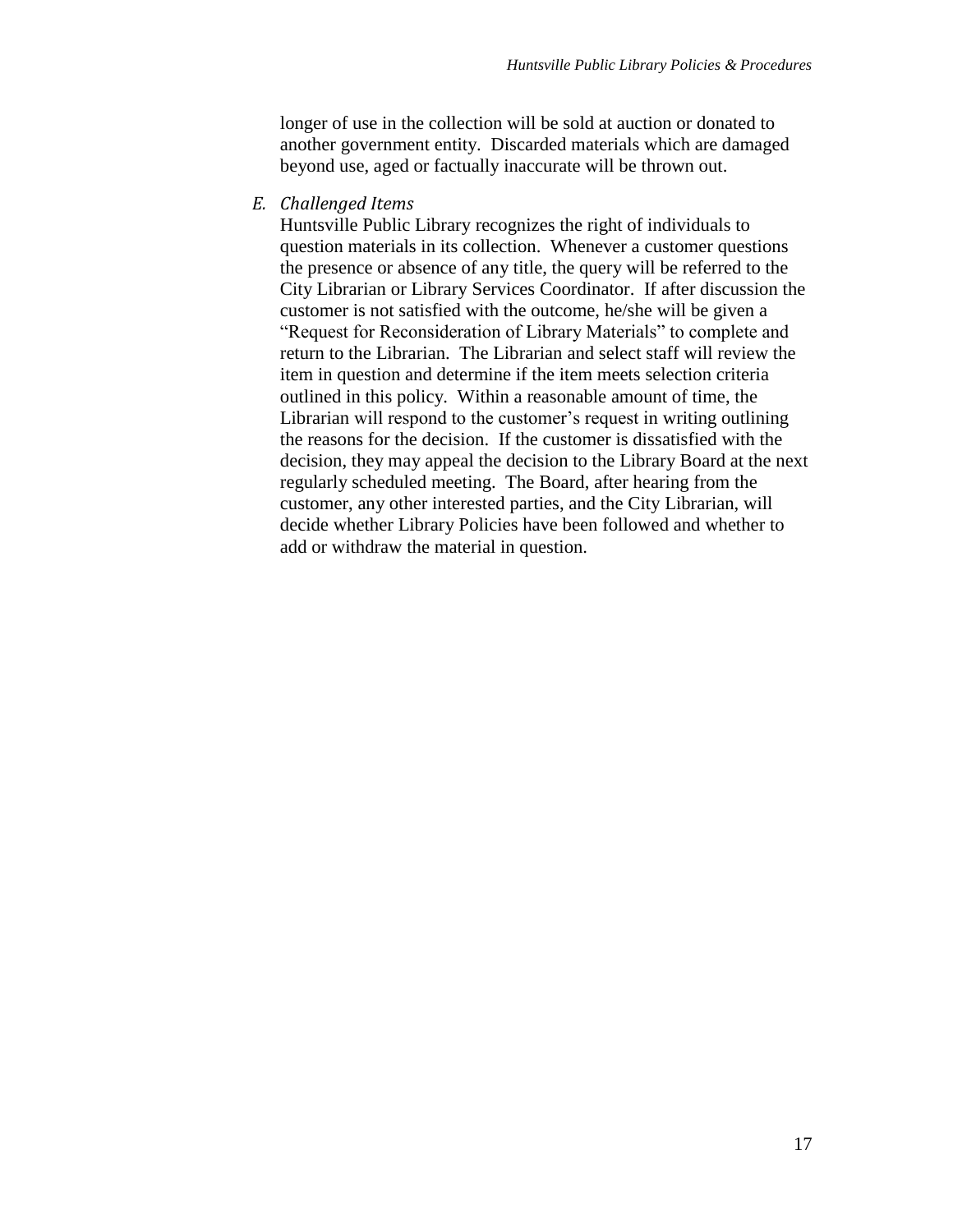# <span id="page-17-0"></span>**4. COMPUTER / INTERNET POLICY**

Effective Date: 09/14/2011 Revision Date: 4-24-2017

#### <span id="page-17-1"></span>**Policy**

The mission of the Huntsville Public Library is to provide access to a wide variety of materials in the most appropriate format to meet the educational, informational and recreational needs of the residents of the City of Huntsville. Computers and the electronic resources provided by the Library, either on CD or the Internet, are an extension of the Library's commitment to meet these needs. Like the rest of the collection, there are guidelines for the purchase of electronic resources and these guidelines are presented in the Collection Development Policy. This policy explains the acceptable use of the equipment, Internet filtering, and actions to be taken if the policy is ignored.

The Internet is a valuable addition to the Library's reference collection. However, not all the information found on the Internet meets the Library's selection criteria. To deal with this issue and to follow the guidelines prescribed by the Children's Internet Protection Act (CIPA  $\sim$  Public Law 106-554), Huntsville Public Library does filter Internet access for both minors and adults. Given the limitations of Internet filtering software, the Library has chosen to err on the side of more restrictive than less. However, customers questioning the inclusion or exclusion of a web site by the filtering software may speak with the Librarian. If an agreement cannot be reached by the two, the customer may elect to complete a request for "Reconsideration of Internet Site."

#### <span id="page-17-2"></span>**4.01 Computer Use**

Huntsville Public Library provides computers for customer use. These computers include Microsoft products such as Word, Excel and PowerPoint and high-speed Internet access. They also provide access to materials purchased in a CD or web-based format. This includes genealogical research materials, foreign language tutorials, and computer training.

- 1. Library customers may access the computers using the bar code on their library card with their PIN as the password.
- 2. A library card is required to access the computers. Exceptions are made for visitors who do not live in Walker County and do not have a Texas ID. These visitors may receive a guest pass usable up to one hour.
- 3. One person per computer is allowed. If circumstances warrant allowing two people on one computer, both must have Internet permission if they are minors.
- 4. Customers must use the equipment with respect; no banging on keyboards, poking the monitor, marking on the computer, etc.
- 5. No food or drink is allowed at the computers.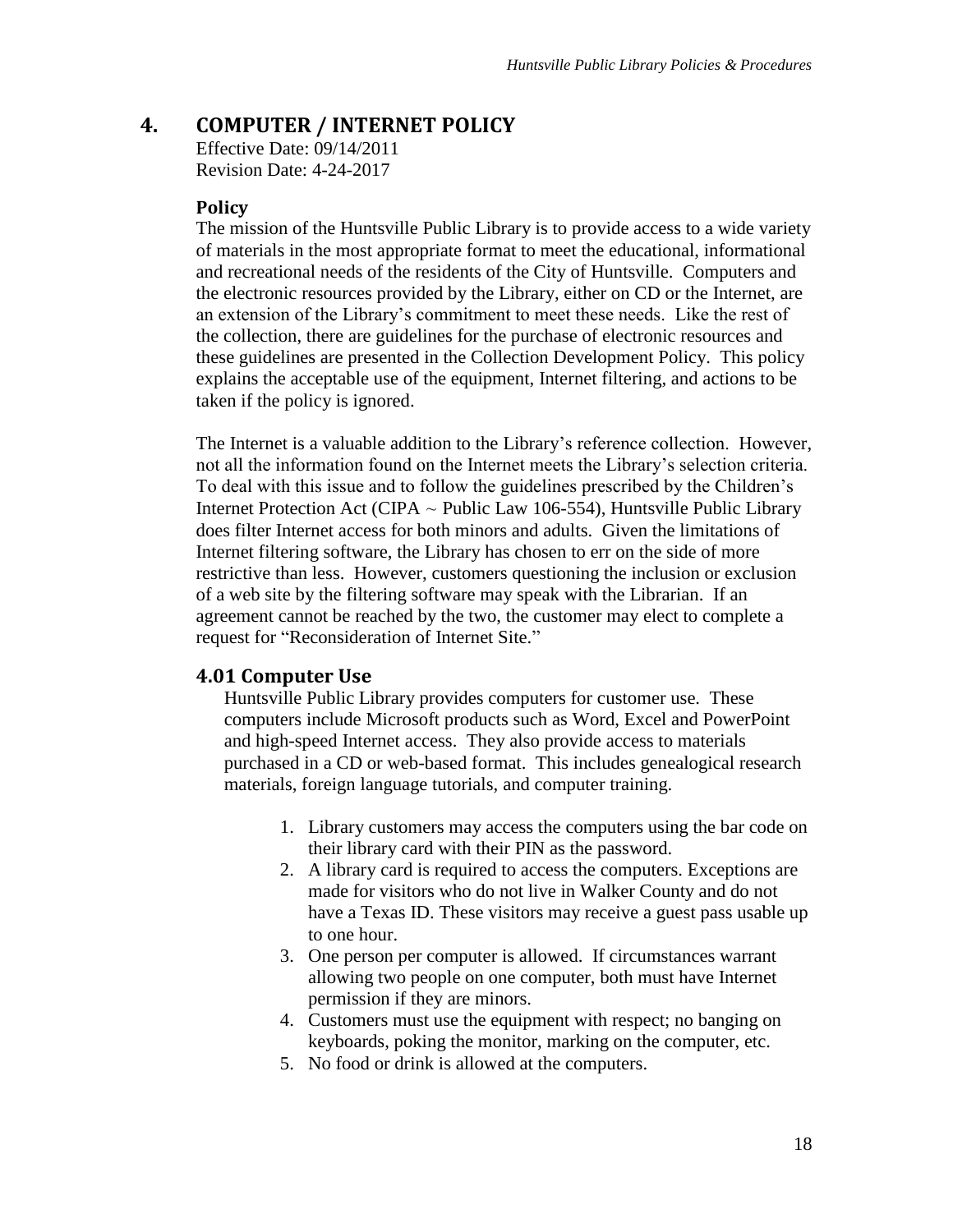- 6. Customers must respect the other Library users; loud talking, loud cell phone use, unattended children, and other forms of distraction are prohibited.
- 7. Users are limited to 30 minute sessions with extensions granted based on computer availability. Under special circumstances, as determined by the staff (testing, writing a resume, etc.) users may request additional time.
- 8. Library computers may not be used for illegal purposes; which includes:
	- a. Viewing nude or pornographic images.\*
	- b. Attempting to alter or damage computer equipment, software configurations, or files.
	- c. Attempting unauthorized entry into the City of Huntsville computer network or external networks
	- d. Engaging in activity which is deliberately and maliciously offensive, libelous, slanderous, or harassing to others.
	- e. Transmission of child pornography or obscene material.\*
	- f. Intentional propagation of computer viruses.
	- g. Solicitation of sex to either minors or adults.
	- h. Arranging face-to-face meeting with someone one has "met" on the computer network or Internet without a parent's permission.
	- i. Violation of copyright or communication laws.\*\* (See Title 17, U.S. Code)
- 9. Customers may print from the public computers for 15 cents per page.
- 10. Customers may bring their own personal thumb drives to for use on the public computers.
- 11. Customers may not install any programs on the public computers.
- 12. A customer may be banned from the computers and the Library for violation of these rules.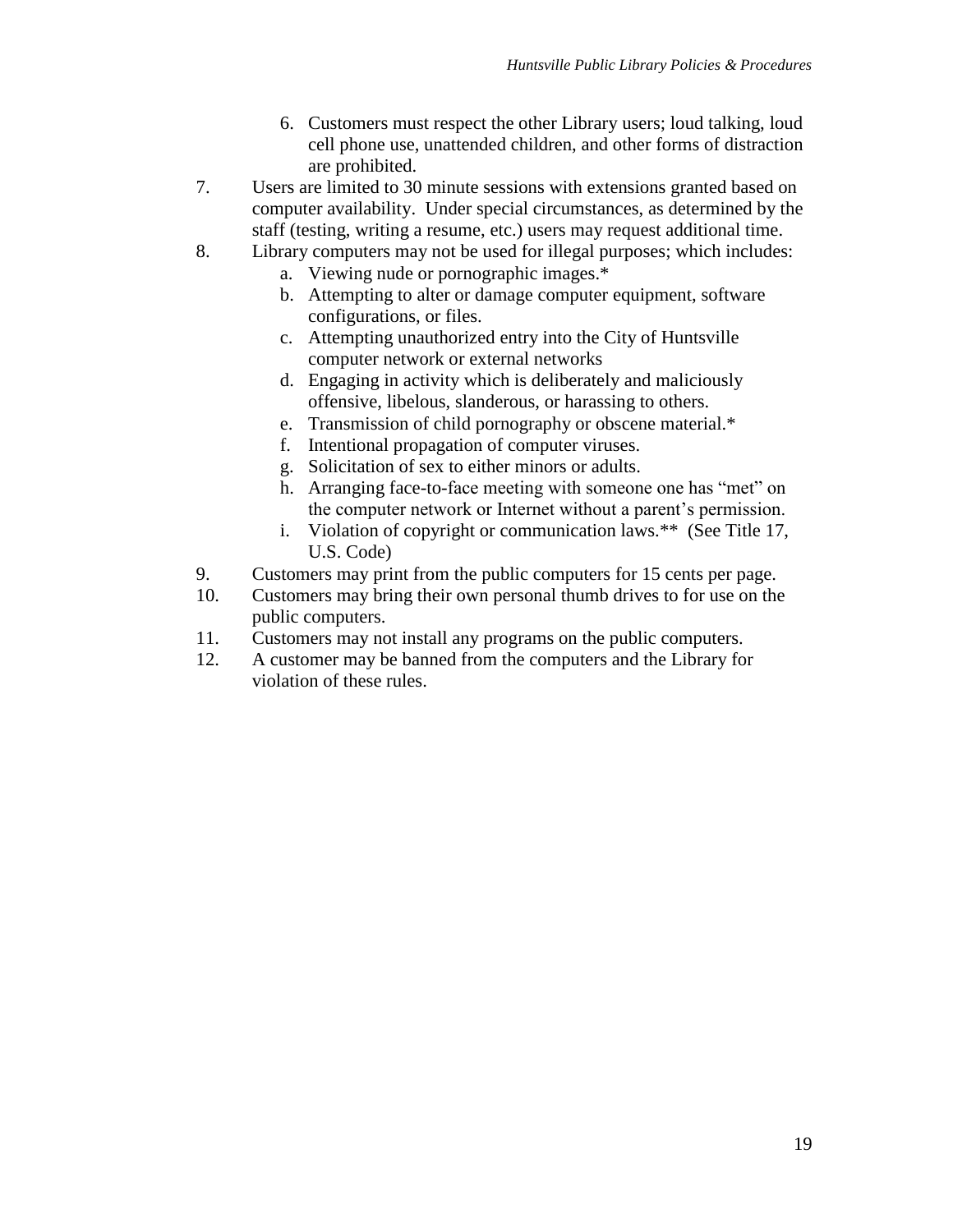# <span id="page-19-0"></span>**4.02 Laptop Use**

# <span id="page-19-1"></span>**Purpose**

The purpose of this policy is to assist staff with providing consistent, unbiased service to all Library customers who wish to use the in-house laptops. It also outlines acceptable use of the in-house laptops, Internet filtering, and actions to be taken if the policy is ignored.

# <span id="page-19-2"></span>**Policy**

In-house laptops are equipped with Internet Explorer, Microsoft Word, Excel, PowerPoint, Access, and Publisher. They are also equipped with printing software and filtering software. Laptops do not check out with a power cord or a mouse.

- 1. A Library customer may check out a laptop if he/she meets the following conditions:
	- a. The customer has a current library card. This includes a PC-ONLY card.
	- b. The customer has no fines for late return of a laptop. A customer with fines for other reasons may still check out a laptop.
	- c. The customer is an adult (age 18 or older).
	- d. The customer has not already used another library computer for two hours.
	- e. The customer agrees to hand over his/her official governmentissued ID while using the laptop. No other form of identification will be accepted. No other item may be given in lieu of ID.
- 2. All laptops are for *in house use only*. They may not leave the library under any circumstances. The laptops are equipped with software which allows staff to determine their location in the event of theft. Laptops may not be taken into restrooms, the Community Room, or the Café.
- 3. The customer who checks out the laptop is responsible for it for the entire duration of the check-out period. By checking out the laptop, the customer agrees not to leave the laptop unattended. The customer also agrees that if the laptop is stolen or lost while checked out to the customer, the customer is responsible for the cost of its replacement.

# <span id="page-19-3"></span>**Acceptable Use of Computers & Internet**

All guidelines outlined in Section 4.01: Computer/Internet Policy are applicable to the in-house laptops. Any customer found violating this policy will permanently forfeit his or her access to Library computers (including laptops, desktops, and tablets).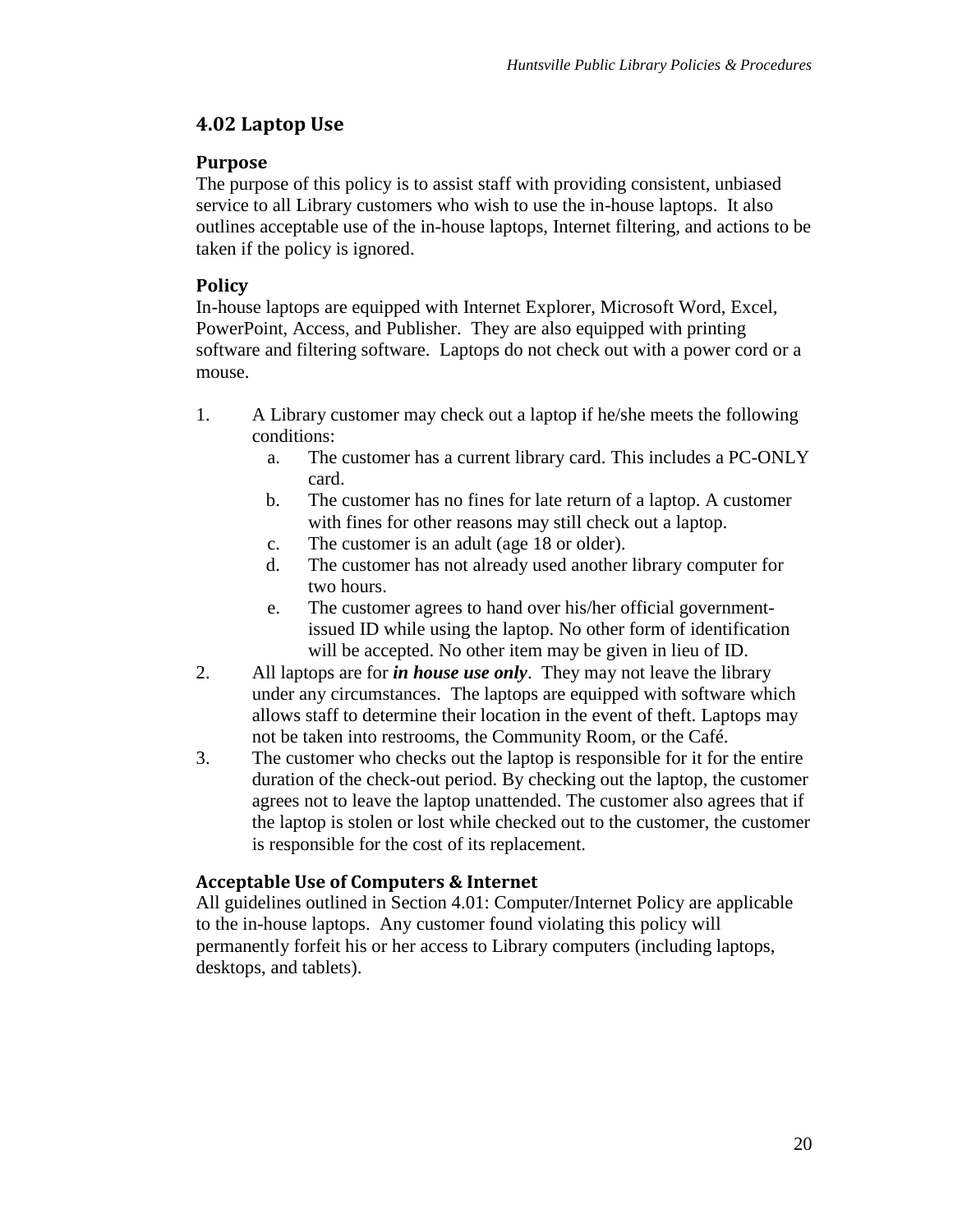# <span id="page-20-0"></span>**4.03 iPad Use**

## <span id="page-20-1"></span>**Purpose**

The purpose of this policy is to assist staff with providing consistent, unbiased service to all Library customers who wish to use the in-house iPads. It also outlines acceptable use of the in-house laptops, Internet filtering, and actions to be taken if the policy is ignored.

# <span id="page-20-2"></span>**Policy**

All customers who wish to check out an iPad must review and sign an information sheet. This will only be done prior to the first checkout and will be kept on file for subsequent checkouts. For minors, the parent must review and sign the form. Inhouse iPads do not check out with a power cord.

- 1. A Library customer may check out an iPad if he/she meets the following conditions:
	- a. The customer has a current library card free of fines. Customers with PC Only cards may not use the iPads.
	- b. The customer is age 13 or older.
	- c. The customer has not already used another library computer for two hours.
	- d. The customer agrees to hand over his/her official governmentissued photo ID while using the iPad. For minors without an official government-issued photo ID, they may hand over their student ID. For minors without a student ID, library staff will create an iPad-only ID with the parent or legal guardian's permission and presence. No other form of identification will be accepted. No other item may be given in lieu of ID.
	- 2. All iPads are for *in house use only*. They may not leave the library under any circumstances. The iPads are equipped with software which allows staff to determine their location in the event of theft. iPads may not be taken into restrooms, the Community Room, or the Café.
	- 3. The customer who checks out the iPad is responsible for it for the entire duration of the check-out period. By checking out the iPad, the customer agrees to not leave the iPad unattended. The customer also agrees that if the iPad is stolen or lost while checked out to the customer, the customer is responsible for the cost of its replacement. For minors, it is the parent or legal guardian's responsibility.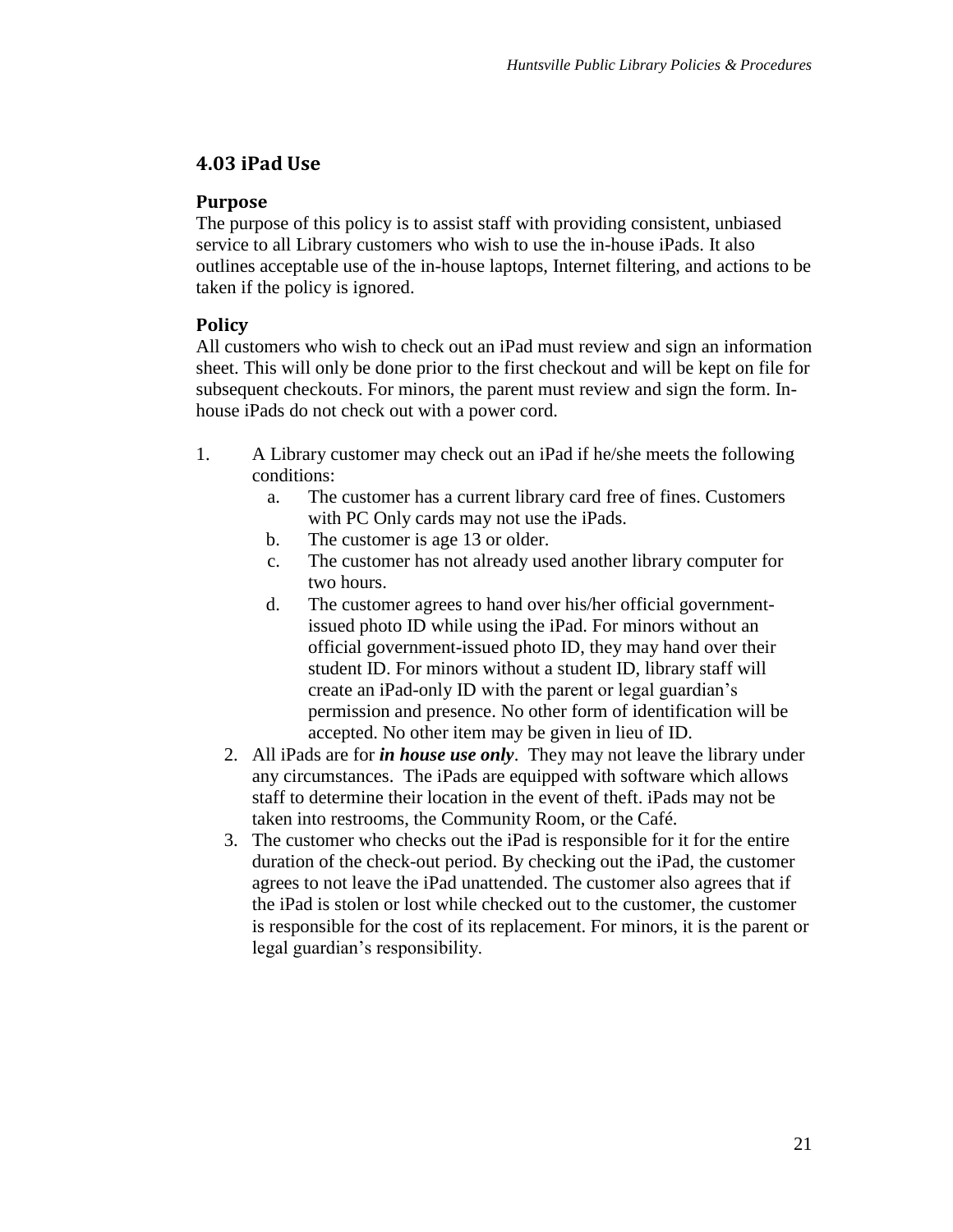# <span id="page-21-1"></span><span id="page-21-0"></span>**4.04 Internet Use**

#### *A. Internet Disclaimer*

The Internet is an unregulated medium. Some Internet sites may contain inaccurate information. It is the customer's responsibility to determine the accuracy of the information found there.

## <span id="page-21-2"></span>*B. Filtering*

The following are filtered:

- a. Chat rooms,
- b. Games with graphic violence,
- c. Music videos,
- d. Nudity or pornographic sites\* (See Texas Penal Code §43,22)
- e. Other sites deemed to be inappropriate for public display.

#### <span id="page-21-3"></span>*C. Children and the Internet*

Children under the age of 18 must have the permission of a parent or legal guardian to access the Internet. If a visitor is requesting a pass to access the Internet and looks under 35, he or she must present ID to prove he or she is not a minor. The filter does not block certain social media websites. It is the responsibility of the parent or legal guardian to monitor their child's Internet usage, which includes ensuring their children do not disclose personal information online that may affect the child's safety. Huntsville Public Library staff has neither the right nor the responsibility to act *in loco parentis* (in place of parents.)

#### <span id="page-21-4"></span>*D. Challenges to a Web Site*

Customers questioning the inclusion or exclusion of a web site by the filtering software may speak with the City Librarian. If an agreement cannot be reached by the two, the customer may elect to complete and return to the Librarian a "Request for Reconsideration of Internet Site." The Librarian and select staff will review the site in question and determine if the site is appropriate for Library use. Within a reasonable amount of time the Librarian will respond to the customer's request in writing outlining the reasons for the decision. If the customer is dissatisfied with the decision, they may appeal the decision to the Library Board at the next regularly scheduled meeting. The Board, after hearing from the customer, any other interested parties, and the City Librarian, will decide whether access to the site should be changed.

#### <span id="page-21-5"></span>*E. Response to Violations*

The customer's access to the Library's computer network and Internet is a privilege, not a right. Failure to comply with the policy and rules stated will result in the forfeiture of the user's access to Library computers.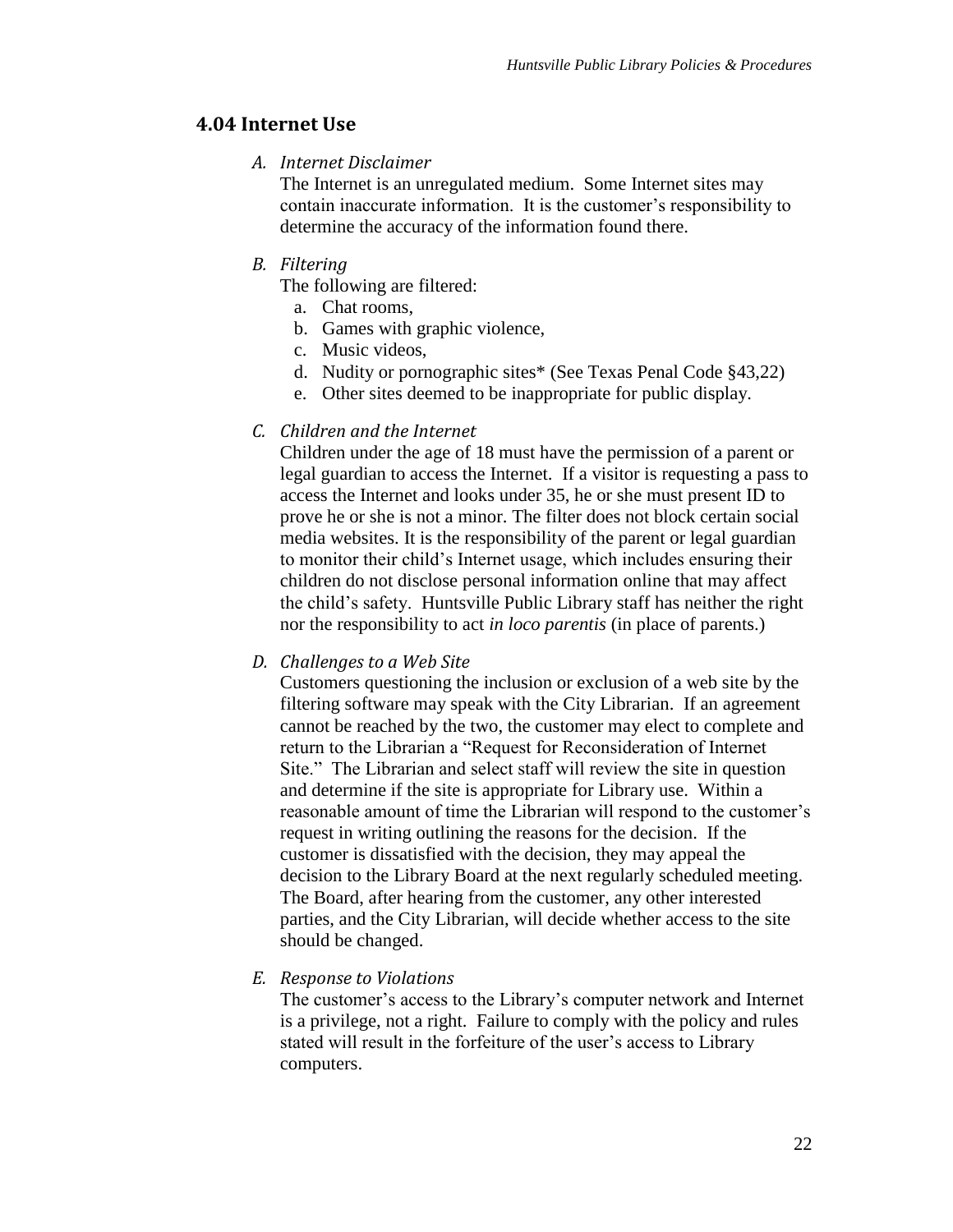## <span id="page-22-0"></span>*F. Applicable Law*

- **j. \*Texas Penal Code §43.22 Obscene Display or Distribution**
	- i. A person commits an offense if he intentionally or knowingly displays or distributes an obscene photography, drawing, or similar visual representation or other obscene material and is reckless about whether a person is present who will be offended or alarmed by the display or distribution.
	- ii. An offense under this section is a Class C misdemeanor.

Acts 1973, 63rd Leg., p. 883, ch. 399, §1, eff. Jan. 1, 1974. Amended by Acts 1993, 73rd Leg., ch. 900, §1.01, eff. Sept. 1, 1994.

# k. **\*Texas Penal Code §43.24. Sale, Distribution, or Display of Harmful Material to Minor.**

i. For purposes of this section:

- a. "Minor" means an individual younger than 18 years.
- b. "Harmful material" means material whose dominant theme taken as a whole:
	- (A) appeals to the prurient interest of a minor, in sex, nudity, or excretion;
	- (B) is patently offensive to prevailing standards in the adult community as a whole with respect to what is suitable for minors; and
	- (C) is utterly without redeeming social value for minors.
		- (b) A person commits an offense if, knowing that the material is harmful:
			- (1) and knowing the person is a minor, he sells, distributes, exhibits, or possesses for sale, distribution, or exhibition to a minor harmful material;
			- (2) he displays harmful material and is reckless about whether a minor is present who will be offended or alarmed by the display; or
			- (3) he hires, employs, or uses a minor to do or accomplish or assist in doing or accomplishing any of the acts prohibited in Subsection  $(b)(1)$  or  $(b)(2)$ .
		- (c) It is a defense to prosecution under this section that: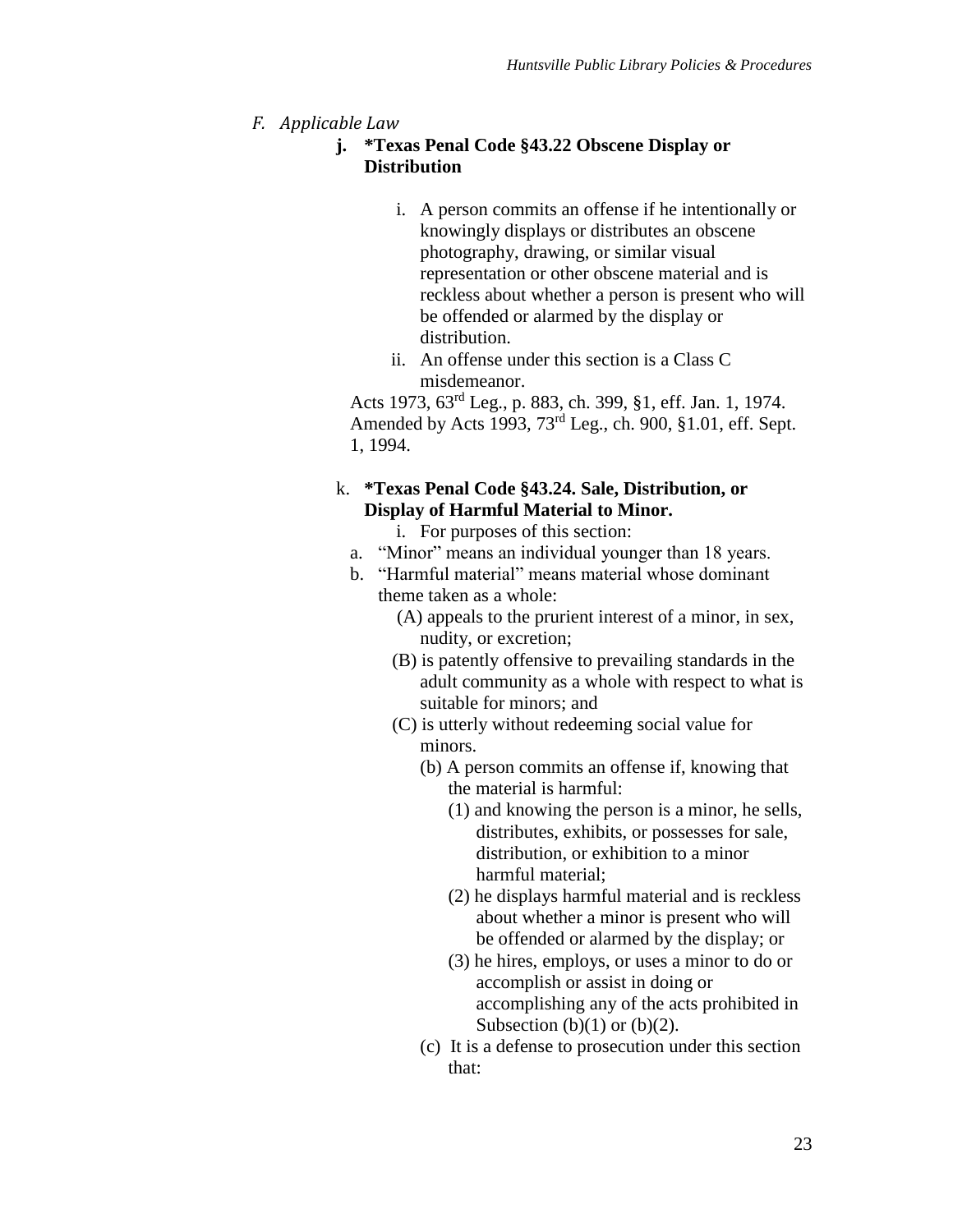- (1) the sale, distribution, or exhibition was by a person having scientific, educational, governmental, or other similar justification; or
- (2) the sale, distribution, or exhibition was to a minor who was accompanied by a consenting parent, guardian, or spouse.
- (d) An offense under this section is a Class A misdemeanor unless it is committed under Subsection (b)(3) in which event it is a felony of the third degree.

Acts 1973, 63rd Leg., p. 883, ch. 399, §1, 3ff. Jan. 1, 1974. Amended by Acts 1993, 73rd Leg., ch. 900, §1.01, eff. Sept. 1, 1994.

3. \*\*Copyright Law (Title 17, U.S. Code) prohibits the unauthorized reproduction or distribution of copyrighted materials, except as permitted by the principals of "fair use." Any responsibility for any consequences of copyright infringement lies with the user. The Library expressly disclaims any liability or responsibility for such use.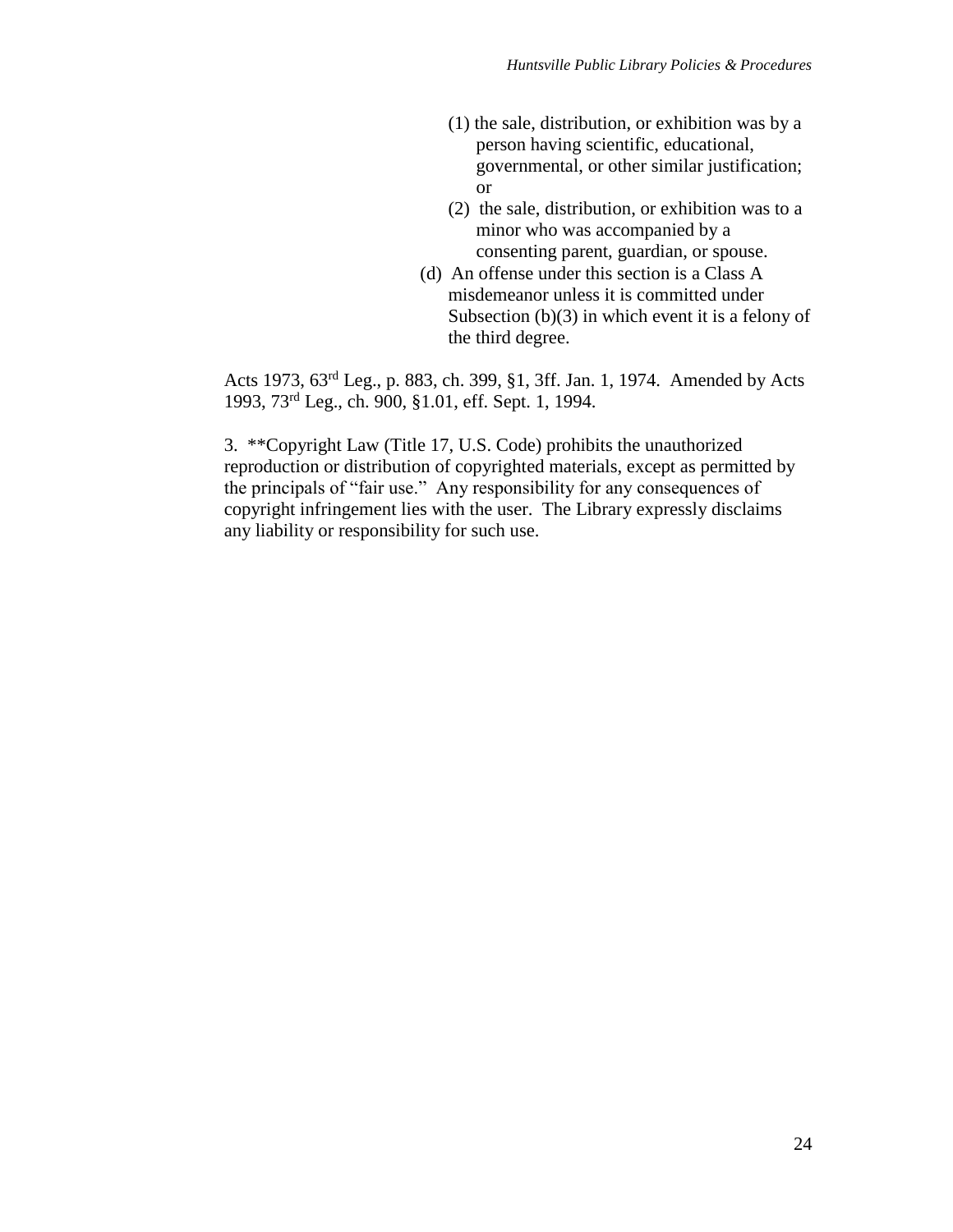# <span id="page-24-0"></span>**5. CUSTOMER BEHAVIOR**

The Huntsville Public Library is a public facility that offers services to all, and all customers should feel especially welcome. The library has the responsibility to provide an environment that is safe and comfortable for every customer who is appropriately using its services and facilities. The purpose of this policy is to ensure those using the library and its resources have a safe, comfortable environment that supports appropriate library services.

#### <span id="page-24-1"></span>*1. General Customer Behavior*

Customers demonstrating disruptive behavior will be given one warning, and will then be required to leave the library if the behavior does not improve. Disruptive behavior includes, but is not limited to, noisy, boisterous actions; inappropriate behavior, including eating outside of the café, drinking from a non-leak-proof container, drinking at a library computer or in the computer lab, smoking, running, or loud talking; misuse of Library property; uncooperative behavior; or actions that deliberately annoy others or prevent the legitimate use of the Library and its resources. Abusive language and behavior toward the staff or other customers will not be tolerated.

Threatening and/or illegal behavior will not be tolerated. If threatening behavior is exhibited by anyone in the library, the Huntsville Police Department will be called immediately. Customers who exhibit threatening behavior requiring police intervention will be issued a restraining order after the second instance and barred from the library and its premises for one year. Customers demonstrating illegal behavior will be issued a restraining order after the first instance and barred from the library for one year.

Personal appliances, such as laptops and tablets, may be used if the noise level is low and use does not interfere with others. Customers using laptops must mute the sound or use headphones. Cell phones must be turned off or switched to a non-audible signal. Customers may speak on cell phones in the library provided they do so in a low, nondisruptive voice. Cell phones may not be used at the front desk.

#### <span id="page-24-2"></span>*2. Children Behavior*

Children and young people are expected to behave in a manner appropriate to a public library setting. Inappropriate behavior includes running, yelling, and all forms of roughhousing. Parents, guardians, or assigned chaperones are responsible for the behavior of their children while in the library.

Children age 8 and under must be accompanied by an adult age 18 or older at all times and in all areas of the library. To accommodate adults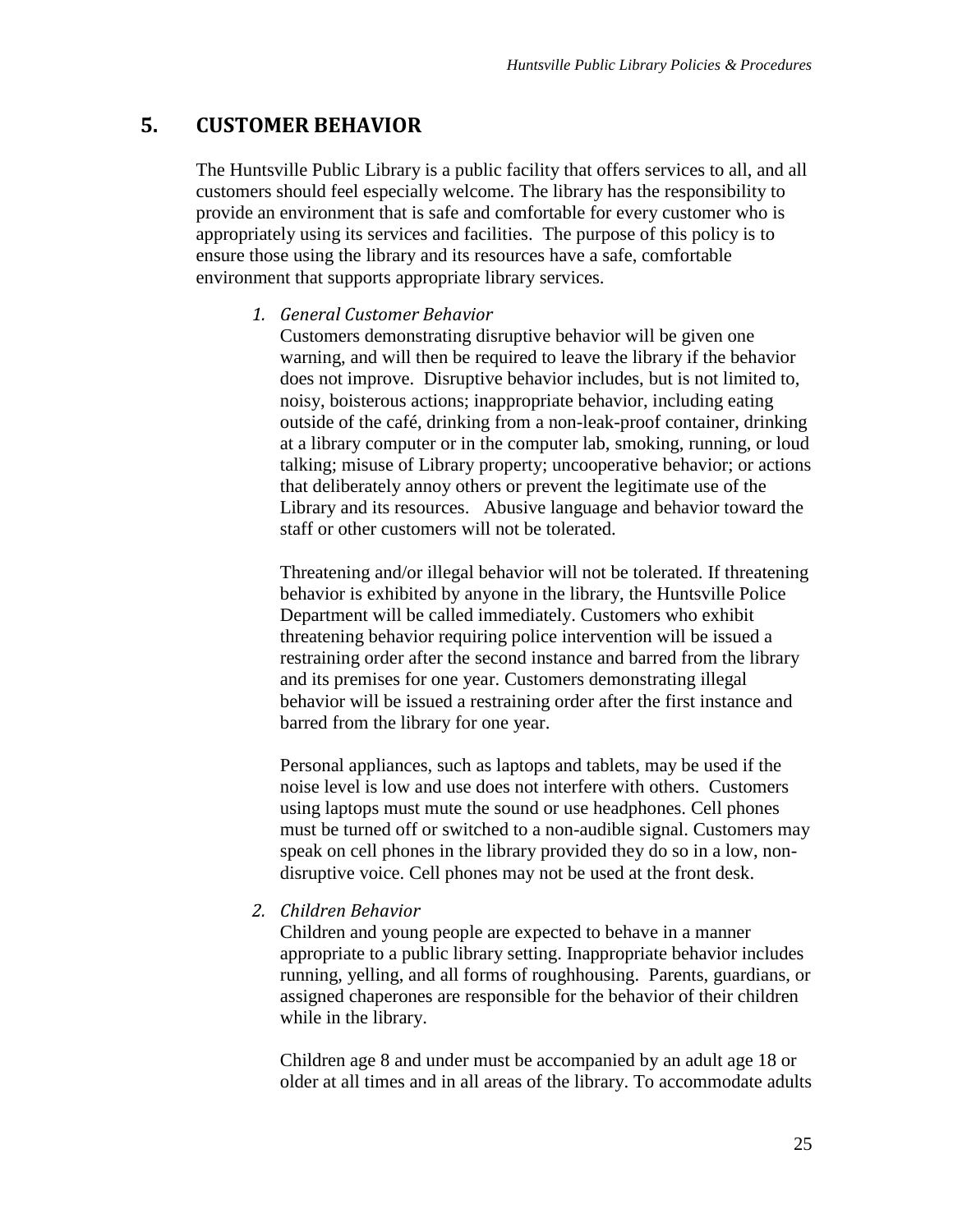with children, computers are available for adults to use in the Children's Room.

Children ages 8-13 may be in the Children's Department unattended but an adult age 18 or older must be in the library at all times. Children with disruptive behavior will have to stay with their adult at all times and in all areas of the library.

Children 8-13 without an adult in the library will be given the opportunity to call a parent or guardian in order to provide for the safety and security of the child. If a guardian cannot be reached, Huntsville Police will be notified. Library staff members do not act in place of the parent.

Children who have not been picked up at closing time will be given the opportunity to call a parent or guardian. In order to provide for the safety and security of the child, children who have not been picked up after closing will be left in the care of Huntsville Police. Under no circumstances will staff transport children in a vehicle or accompany them home.

#### <span id="page-25-0"></span>*3. Program Behavior*

Customers attending both library and non-library programs at the library must adhere to the policies outlined in this chapter concerning customer behavior and the supervision of children. Children under 8 years old may not be left unattended during a program at any time in any part of the library. Children or adults who exhibit disruptive behavior during programs will be required to leave the library immediately.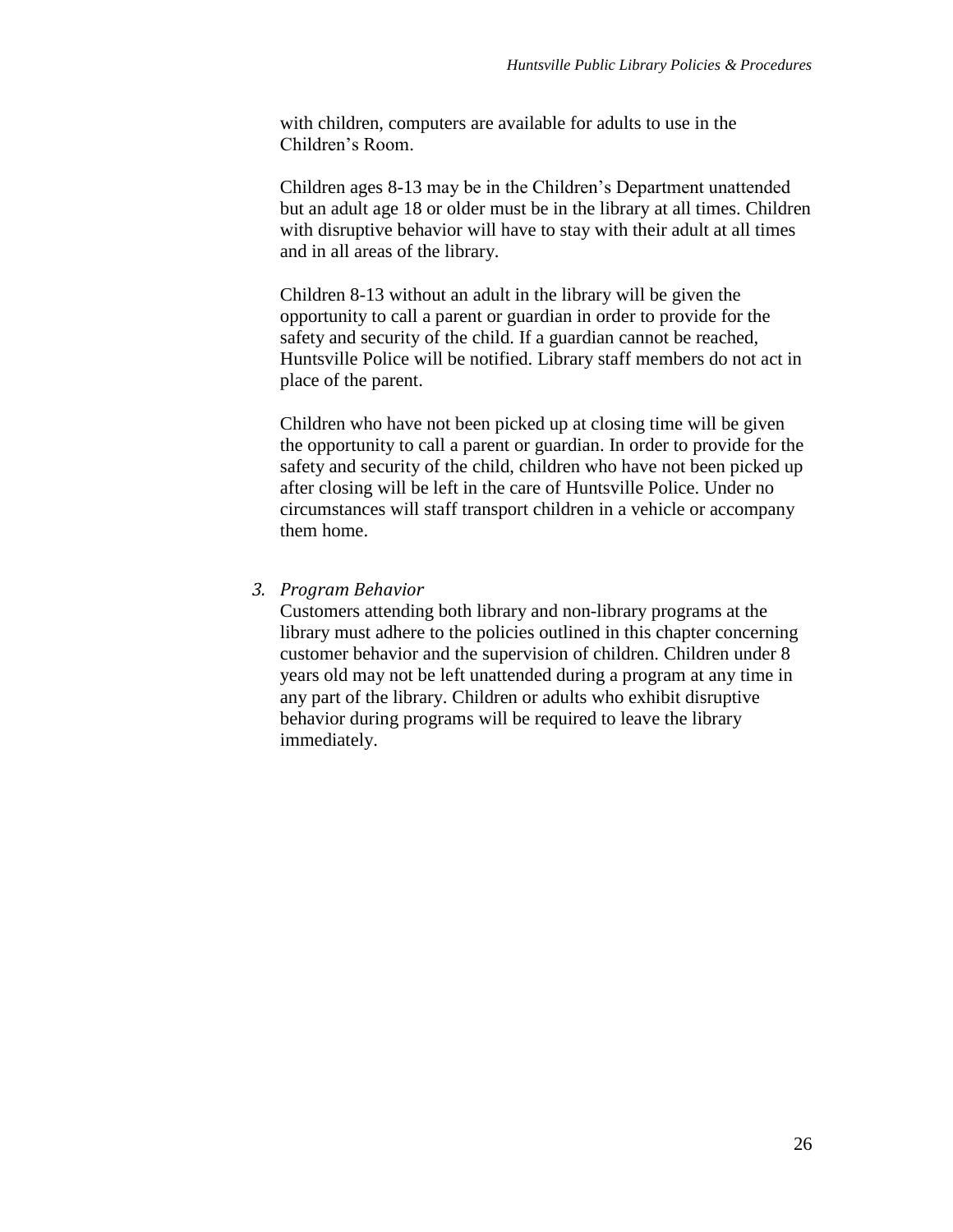# <span id="page-26-1"></span><span id="page-26-0"></span>**6. INTERLIBRARY LOAN**

## **Policy**

The Interlibrary Loan service provides customers possible access to items not available from Huntsville Public Library; but that may be borrowed through the generosity of other libraries. This policy outlines the responsibilities of our customers as they take advantage of the service. Section 6.02 outlines the responsibilities of libraries wanting to borrow from our collection.

# <span id="page-26-3"></span><span id="page-26-2"></span>**6.01 Borrowing**

#### *A. Customer Responsibilities*

- 1. Customers making ILL requests must have had a Huntsville Public Library card for 30 days or more and have no fines or overdue materials.
- 2. Customers are responsible for providing adequate information to Library staff to locate the book(s) or item(s) requested. Information required for most books includes proper spelling of author's first and last name, title and format – print, large print, or audiobook. Some additional information such as publisher or publication date may be required. Staff will accept ILL requests for periodical articles only after all local sources for an article have been exhausted. For such periodical articles, complete citation information must be given, including author, title of article, periodical source, date and/or volume and number, and page numbers. Customers may seek assistance from reference staff if needed.
- 3. No user may request ILL services for another individual.
- 4. Users may have no more than five ILL requests active at one time.
- 5. The Library will contact the customer before placing any ILL requiring a fee.
- 6. Library staff will notify customers of materials received via phone or email. Connection with an individual or answering machine will service as a legitimate notification.
- 7. ILL materials should be picked up promptly following notification. Any item not picked up will be returned to the lending institution when it is within 7 days of the due date and the patron will be charged a fine of \$3 per item.
- 8. Customers are notified of the due date of ILL materials upon pick-up. It is the responsibility of the customer to return these materials to Huntsville Public Library on time.
- 9. The late fee rate for overdue ILL material is \$1 per item per day plus any fees assessed by the lending library. When applicable, the customer may call three to five days before the due date to request a renewal during which time the late fee will not be charged; however, renewals are NOT guaranteed for any item.
- 10. ILL fees are the responsibility of the borrower.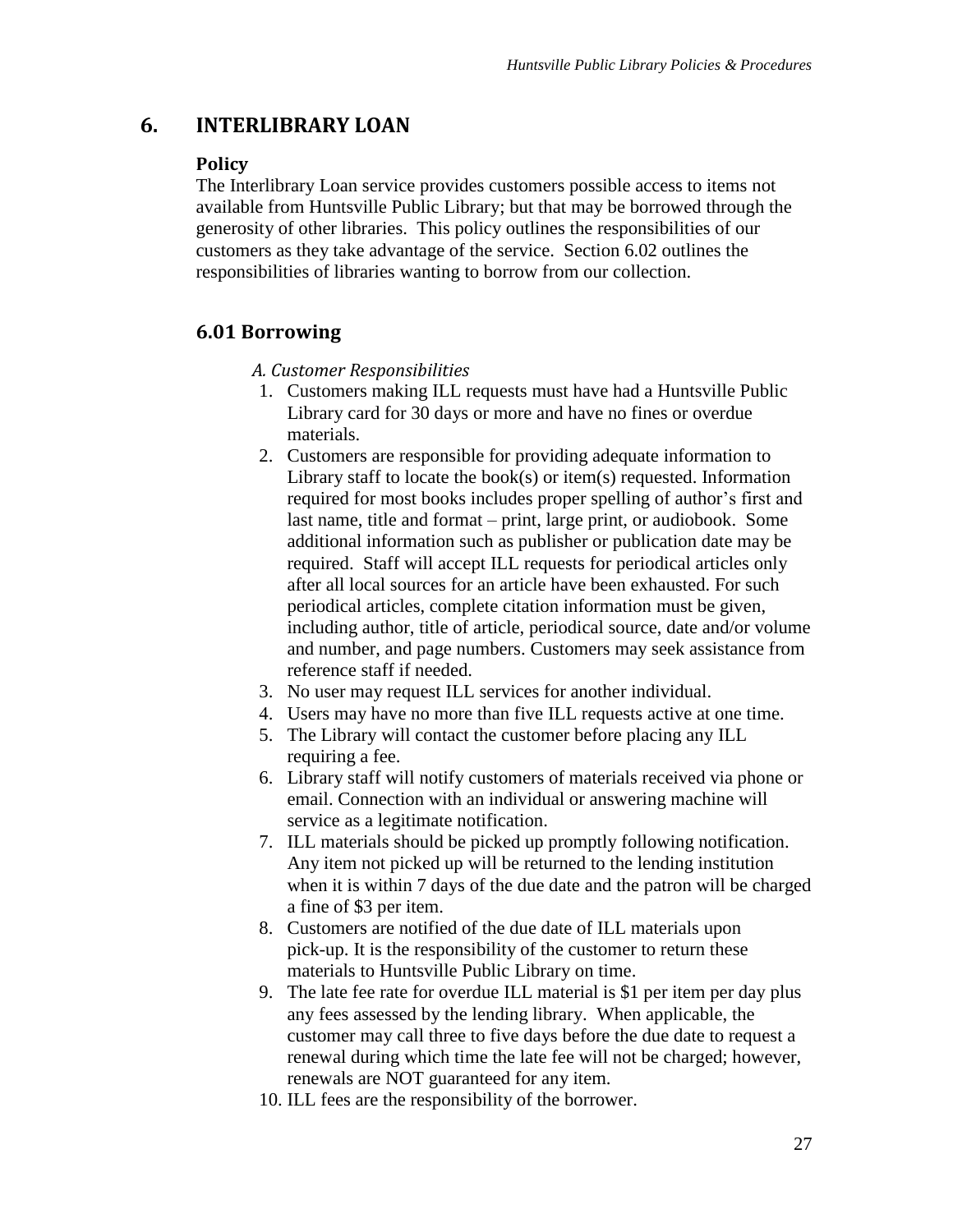- 11. Huntsville Public Library reserves the right to restrict the use of certain ILL items to in-Library use only.
- <span id="page-27-0"></span>*B. Loss of Privileges May Occur If:*
	- 1. The borrower, more than once, is late in returning an ILL item.
	- 2. The borrower, more than once, returns a damaged item.
	- 3. The borrower, more than once, loses an ILL item.
	- 4. The borrower does not pay for all ILL related fines and fees; which may include replacement costs for lost or damaged items, overdue fees.
	- 5. The borrower, more than once, failed to pick up requested items.
	- 6. The borrower has committed any combination of these offenses.

#### <span id="page-27-1"></span>*C. Items Not Applicable for ILL Include the Following:*

- 1. Materials owned by the Huntsville Public Library, unless the items are presumed missing or lost. Special circumstances will be considered with final decisions made on a case by case basis by Library supervisory staff.
- 2. Items that cannot be shipped via TExpress.
- 3. Entertainment videos and DVDs.
- 4. Music CDs.
- 5. Items published within the last six months.
- 6. Rare books or other rare materials.

# <span id="page-27-2"></span>**6.02 Lending**

- A. Lending Stipulations
	- 1. ILL requests will be accepted from Texas libraries only.
	- 2. Items will be shipped via TExpress only.
	- 3. The lending period will be four weeks after the borrowing library has received the material.
	- 4. Renewals are not allowed.
- B. Fees
	- 1. Borrowing libraries will be invoiced for any lost or damaged item. Items will be considered lost if not returned within 60 days of the due date.
	- 2. No processing fees will be charged.
	- 3. Invoiced items will be Net 60 account.
- C. Items Not Available for Borrowing Include, but Are Not Limited to, the Following:
	- 1. Genealogy materials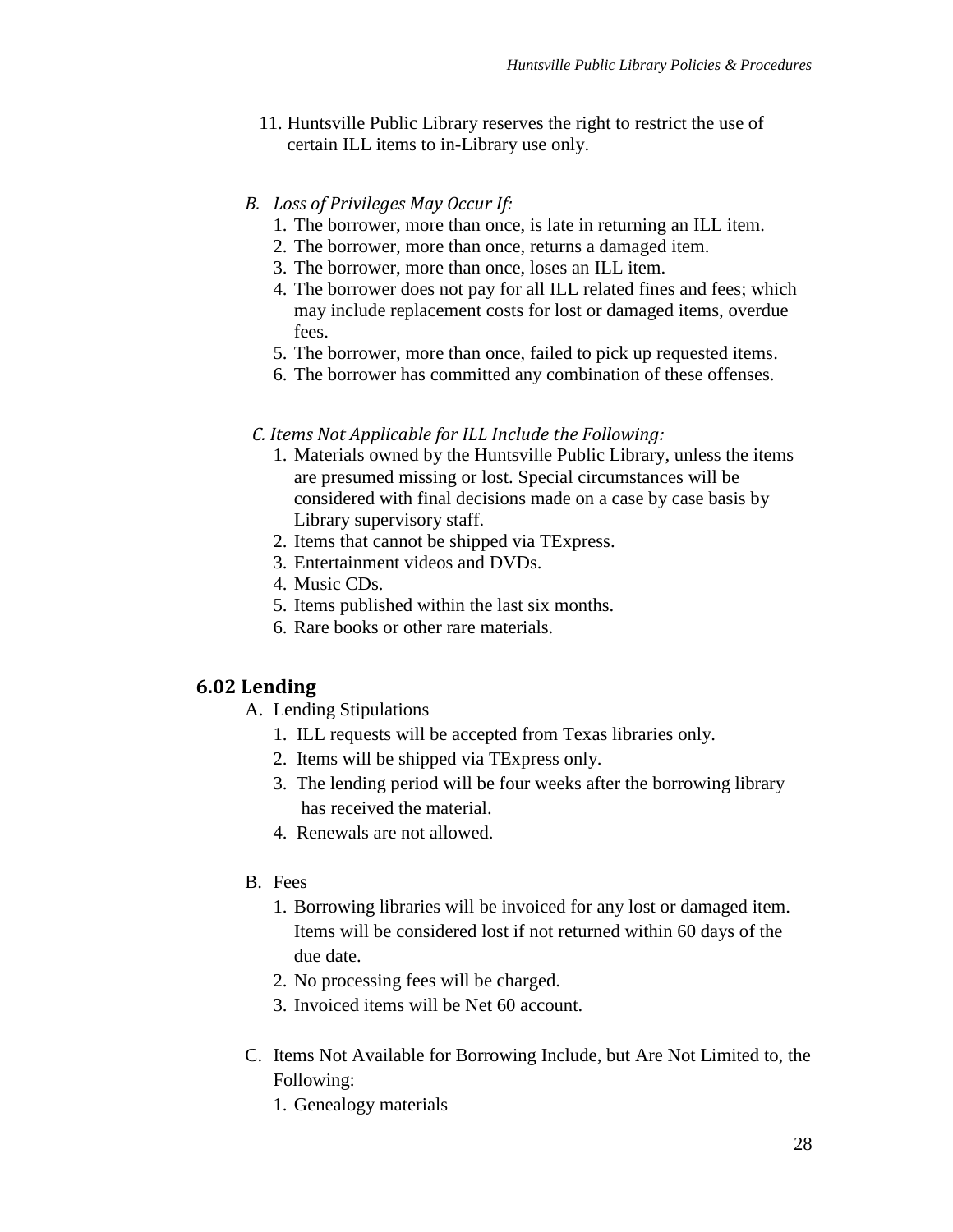- 2. Reference or rare materials
- 3. High demand materials including audiovisual materials.
- 4. Materials deemed too costly
- 5. Materials that have been in the library's collection less than one year
- 6. Serial publications
- 7. E-books or other E-materials
- D. Copy Requests
	- 1. Paper copies will be provided for 15 cents per page. Electronic copies will be provided at no charge.
	- 2. An invoice will accompany copies.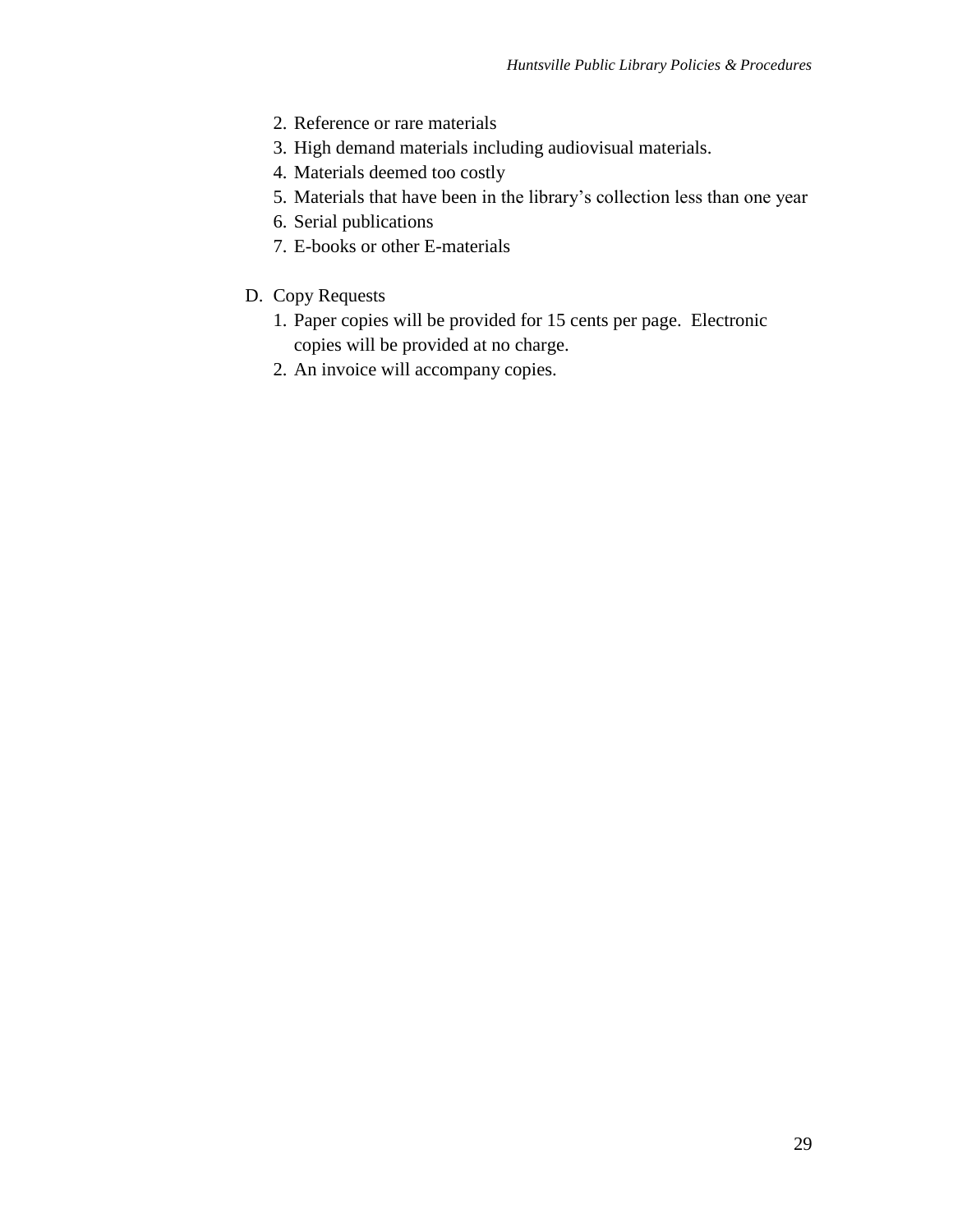# <span id="page-29-1"></span><span id="page-29-0"></span>**7. ROOM RENTAL**

## **Purpose**

The meeting rooms of the Huntsville Public Library may be used by the general public. The primary purpose of the meeting rooms is for programs presented by the library or library-related organizations. When not required for the use of the library or library-related organizations, groups are encouraged and welcome to use the room subject to the policies outlined below.

# <span id="page-29-3"></span><span id="page-29-2"></span>**7.01 Policy Applicable to All Meeting Rooms**

#### *A. Rules and Regulations*

- 1. The meeting rooms may be used for community activities appropriate for a public library building. The City Librarian and/or the Assistant City Librarian will make this determination. The rooms may be reserved for book sales or other fundraising events, the proceeds of which will go to the direct benefit of the library.
- 2. No money may be collected on the library premises with the exception of dues for the Library Friends group and other auxiliary groups, the proceeds of which go to the direct benefit of the library.
- 3. The library reserves the right to charge for the use of the meeting rooms. Please see the fee schedule in section 7.05.
- 4. Use of the library's meetings rooms does not constitute endorsement by the City or the Library of any points of view expressed by the group. No advertisements or announcements implying such endorsement will be permitted. The library's phone number may not be used by any non-library related group.
- 5. Library staff will not handle reservations or incoming phone calls for any non-library related group. Individuals and organizations renting the rooms may use the provided phones in the rooms to make outgoing local calls only.
- 6. Attendance at meetings is limited to the seating capacity specified by the fire marshal. These numbers are outlined in the following sections. For statistical purposes, the number of people attending must be reported to library staff.
- 7. The meeting room must be set up by the group making the reservation and returned to its original condition by the end of the reservation period. Additional chairs and tables set out in the meeting rooms must be set up and put away by each group using the rooms. No additional furniture other than that available in the meeting rooms will be provided unless prior arrangements have been made. All trash must be carried out and dumped into the trash can outside of the library near the drive-thru on  $14<sup>th</sup>$  Street. The trash cans must be returned to their original location and fresh liners put in them.
- 8. The length of time needed for each meeting should include time for setting up the meeting room and putting it back in order (including cleaning) at the end of the meeting. If the meeting extends beyond the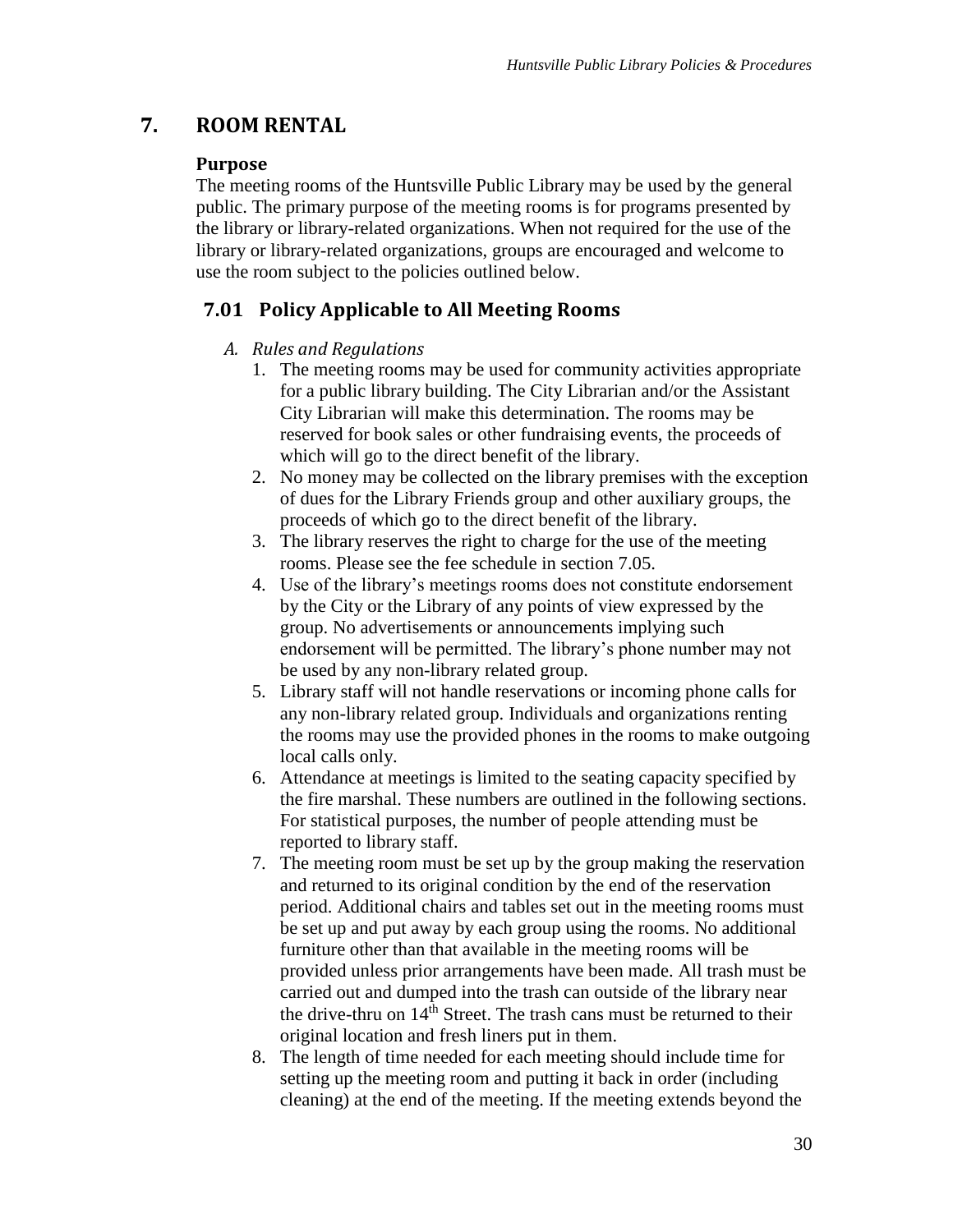scheduled time, library staff will request that the meeting be adjourned. Portions of the deposit may be withheld if the meeting goes past the time allotted. See the fee schedule in section 7.05.

- 9. Four foot wide aisles must be maintained on each side and down the middle of each seating arrangement to provide clear access to exits in case of emergency.
- 10. Equipment, supplies, or personal belongings cannot be stored or left in the library before or after use.
- 11. The library is not responsible for lost or damaged items.
- 12. Items may not be affixed to the meeting room walls in any way. Nothing can be placed against the walls in any room in the building.
- 13. Smoking is not allowed in the library or on library grounds. Alcoholic beverages may not be dispensed or consumed in any part of the library or library property. The individual making the reservation, as well as the membership of the group as a whole, agrees to comply with all applicable federal, state, county, and city ordinances, rules, and regulations now in force or which may hereafter be enacted or promulgated.
- 14. The individual making the reservation, as well as the membership of the group as a whole, will be held responsible for any and all damage incurred as a result of the use of the facilities.
- 15. Permission to use the library meeting rooms may be withheld from groups whose members or invitees damage the room, carpet, equipment, or furniture or fail to comply with the rules and regulations. Individuals causing disturbances during meetings, including those who are causing excessive noise not conducive to a library setting, will be asked to leave without a refund of the rental fee.
- 16. The individual making the reservation will be responsible for signing the Community Room Sign In/Out form upon arrival and departure.
- 17. The Community Room may be used outside of operating hours with additional restrictions (see Section 6.02). All other meeting rooms must be used during times the library is open to the public.
- 18. Children under the age of 13 must be accompanied at all times by an adult.
- 19. All minors' functions and activities must be chaperoned by at least one responsible individual 21 years of age or older (for every five minors).
- 20. The individual making the reservation, as well as the membership of the group as a whole, agree to indemnify and hold the City of Huntsville harmless from and against any and all losses, expenses, demands, and claims made against the city arising in any manner from such group's use of the library facilities, whether such losses, expense, demand, or claim made against the City of Huntsville is caused by the city's negligence or not.
- 21. Use of the meeting room by any group signifies acceptance of the terms of this policy.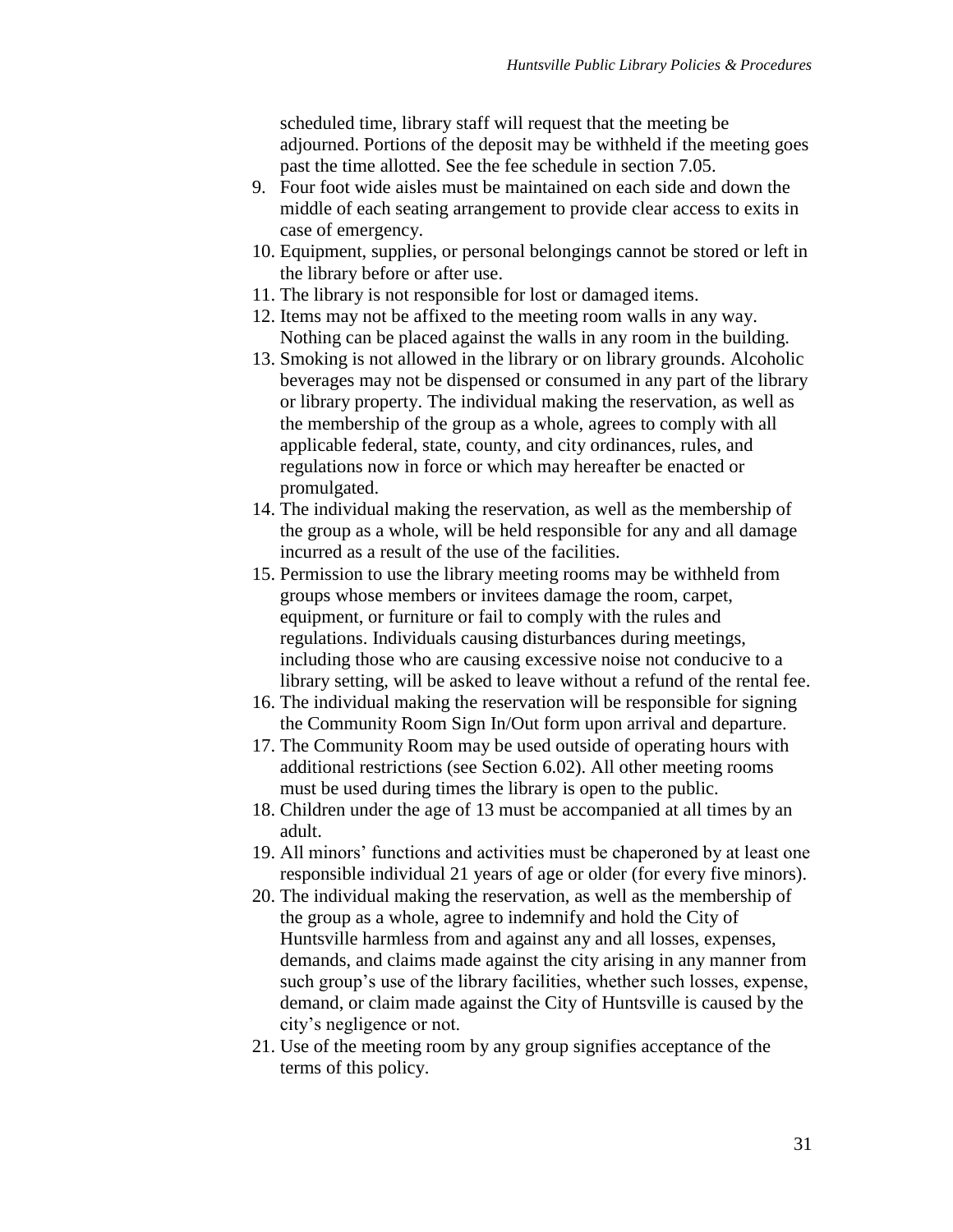- <span id="page-31-0"></span>*B. Reservations*
	- 1. Library-related functions are given first priority. Other requests will be considered on a first-come, first-served basis, but all previous approvals may be cancelled at any time. If the room is needed on an emergency basis for official city business or library programming, the reservation will be cancelled and may be rescheduled at the group's request.
	- 2. Requests for the use of the meeting rooms may be made by completing Meeting Room Reservation Agreement form. Submission of an application does not mean that the room is automatically reserved. Contact the Assistant City Librarian to confirm the reservation after submitting the application. The reservation is not considered active until the room fees and deposit have been received and cleared by the library, which may take up to ten business days.
	- 3. The application must be submitted to the library at least two weeks, but no more than two months, in advance of the date requested. If a group or individual wishes to reserve a meeting room fewer than two weeks ahead of time, the deposit must be paid in cash or credit card.
	- 4. Reservations for the meeting rooms may not exceed two meetings per month. Exceptions to this rule may be authorized by the City Librarian or Library Services Coordinator.
	- 5. Reservations are not automatically renewable.
	- 6. Groups holding reservations are requested to notify the library of any cancellation three (3) days before the date in order to free the room for other groups.
	- 7. Failure to comply with any of these rules may result in refusal by the library to allow future meetings by the offending group or individual.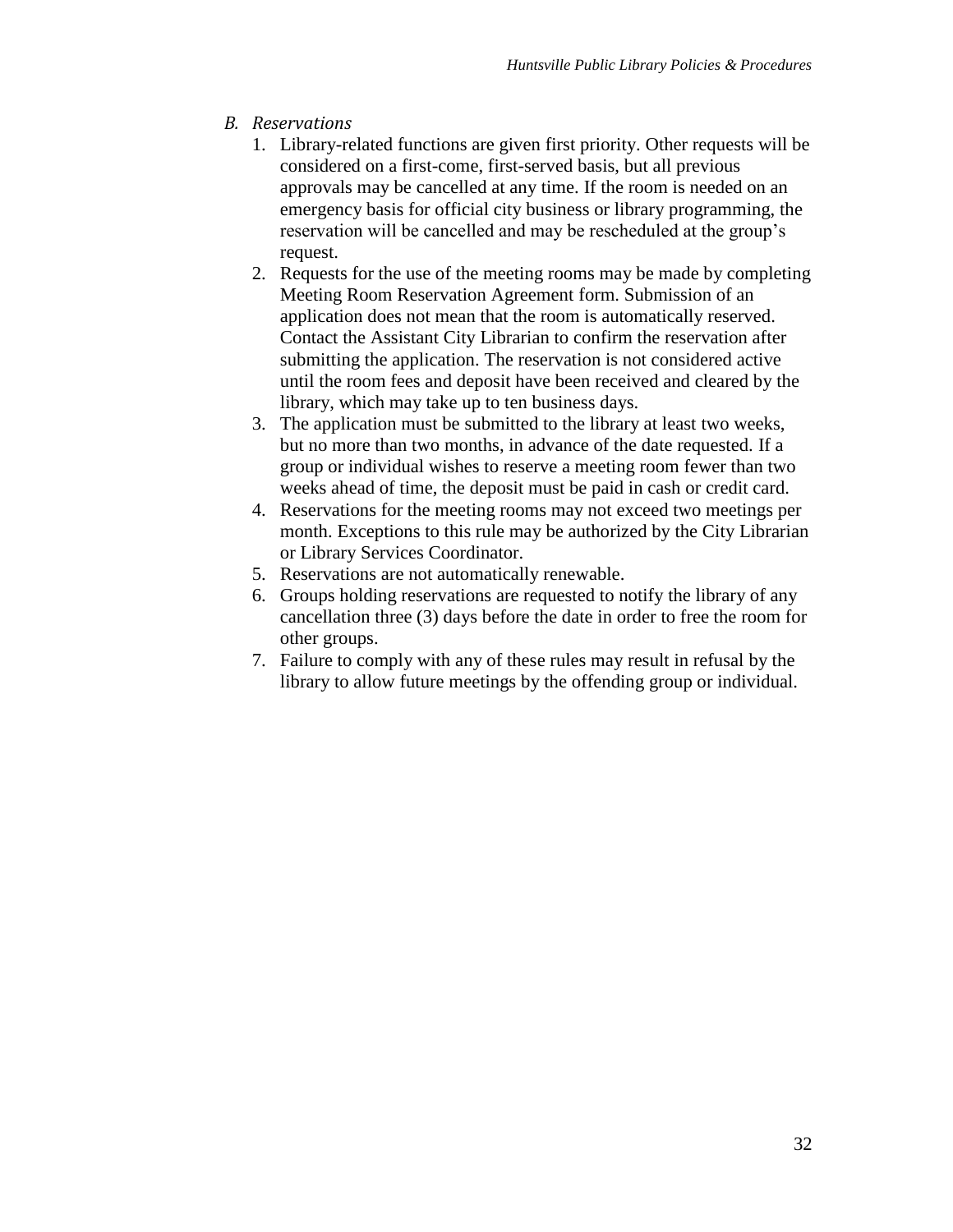# <span id="page-32-1"></span><span id="page-32-0"></span>**7.02 Community Room**

- *A. Specifications*
	- 1. Dimensions:  $1,872 \text{ ft}^2$
	- 2. Hours: Available during library operating hours 10 a.m. to 7 p.m. Monday-Friday, 12 p.m. to 4 p.m. Saturday Extended hours are available at the discretion of the City Librarian or Assistant City Librarian.
	- 3. Furnishings: 250 chairs, 10 tables
	- 4. Available Equipment: projector (can be connected to a personal laptop), sound system, microphone, Blu-Ray player, 55" television, catering kitchen with refrigerator, sink, and microwave
	- 5. Capacity: 250
- <span id="page-32-2"></span>*B. Policy*
	- 1. To use the community room's AV equipment, a brief half-hour class on the proper use of the equipment must be taken prior to the reservation period. These classes can be scheduled through the Library Services Technician – Technology Coordinator. The class need only be taken once per individual or group, regardless of how many times the individual or group reserves the room.
	- 2. Use of the kitchen is included in the rental of the room. It is a catering kitchen meant for heating or re-heating of food, not full meal preparation. The kitchen includes a refrigerator, microwave, a double sink, and a countertop. The kitchen must be cleaned and returned to its original condition if used. Trash must be emptied.
	- 3. Reservations may be made for the Community Room on official City holidays when the library is closed and before or after the library's normal business hours provided a Library staff member is available to provide security for the building. If a Library staff member is unavailable to provide security on the date requested, the reservation will not be made.
	- 4. Reservations may never be made for the Community Room on any weekend adjacent to an official City holiday.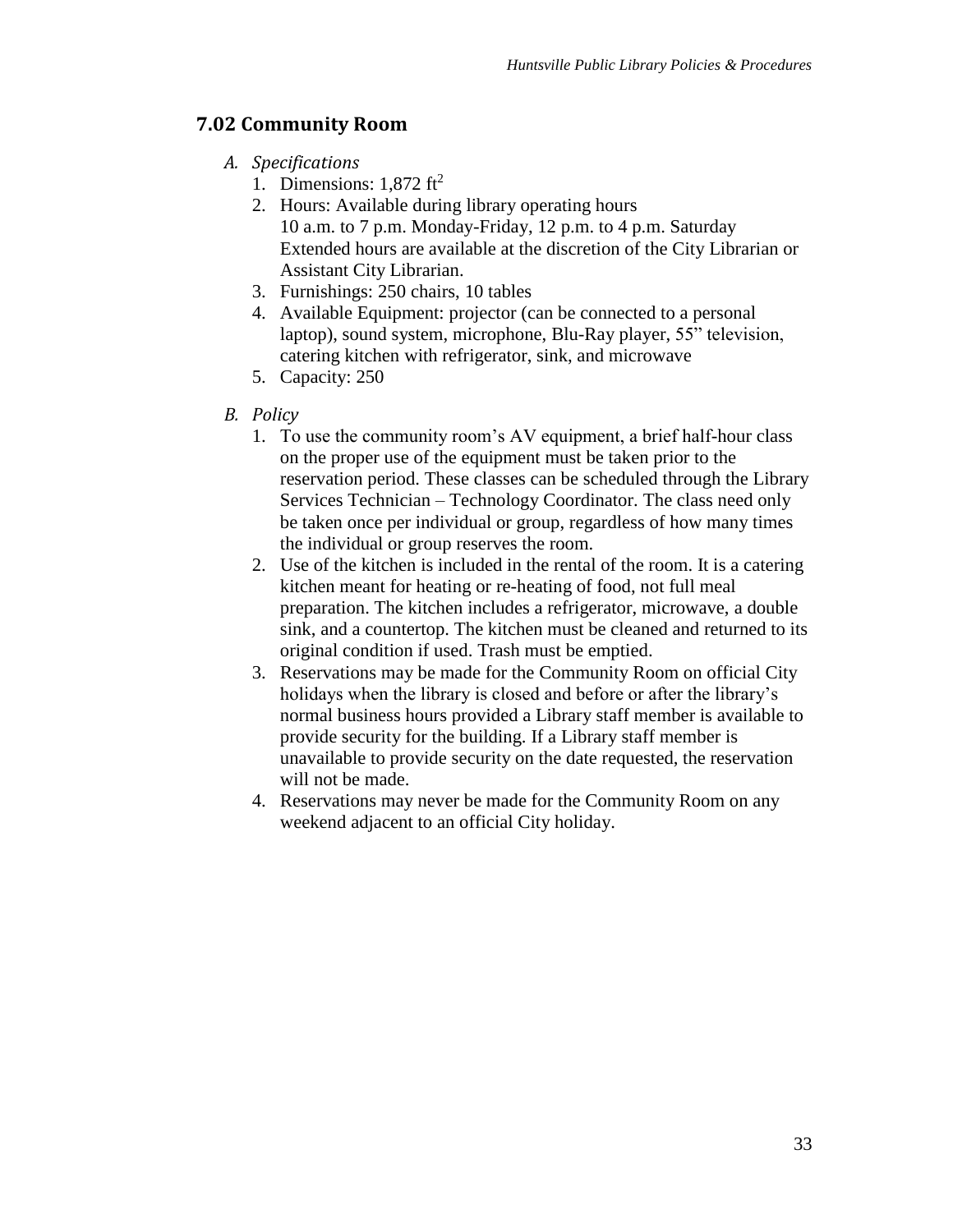# <span id="page-33-1"></span><span id="page-33-0"></span>**7.03 Board Room**

- *A. Specifications*
	- 1. Dimensions:  $312 \text{ ft}^2$
	- 2. Hours: Normal operating hours of the library
	- 3. Furnishings: 1 table, 16 chairs
	- 4. Available Equipment: wall-mounted television screen (can be connected to a personal laptop), DVD player, and telephone.
	- 5. Capacity: 16
- <span id="page-33-2"></span>*B. Policy*

The Board Room is suitable for light refreshments or boxed lunches. More extensive catering must be reserved for the Community Room. Please see section 7.01 for all additional applicable policies.

# <span id="page-33-4"></span><span id="page-33-3"></span>**7.04 Study Rooms**

- *A. Specifications*
	- 1. Dimensions:  $2$  rooms,  $80$  ft<sup>2</sup> each
	- 2. Hours: Normal operating hours of the library
	- 3. Furnishings: 1 table, 4 chairs
	- 4. Available equipment: None
	- 5. Capacity: 4
- <span id="page-33-5"></span>*B. Policy*
	- 1. Reservations are suggested for the study rooms, but are not required. If no reservation has been made for the rooms, they may be used on a first-come, first-served basis. Individuals must sign the Sign In/Out sheet located at Adult Services Desk.
	- 2. Each study room may be used for up to two hours per day by a single group or individual. If another group or individual is waiting to use the room and the previous group or individual's time has run past two hours, they will be asked to cede the room to the next person.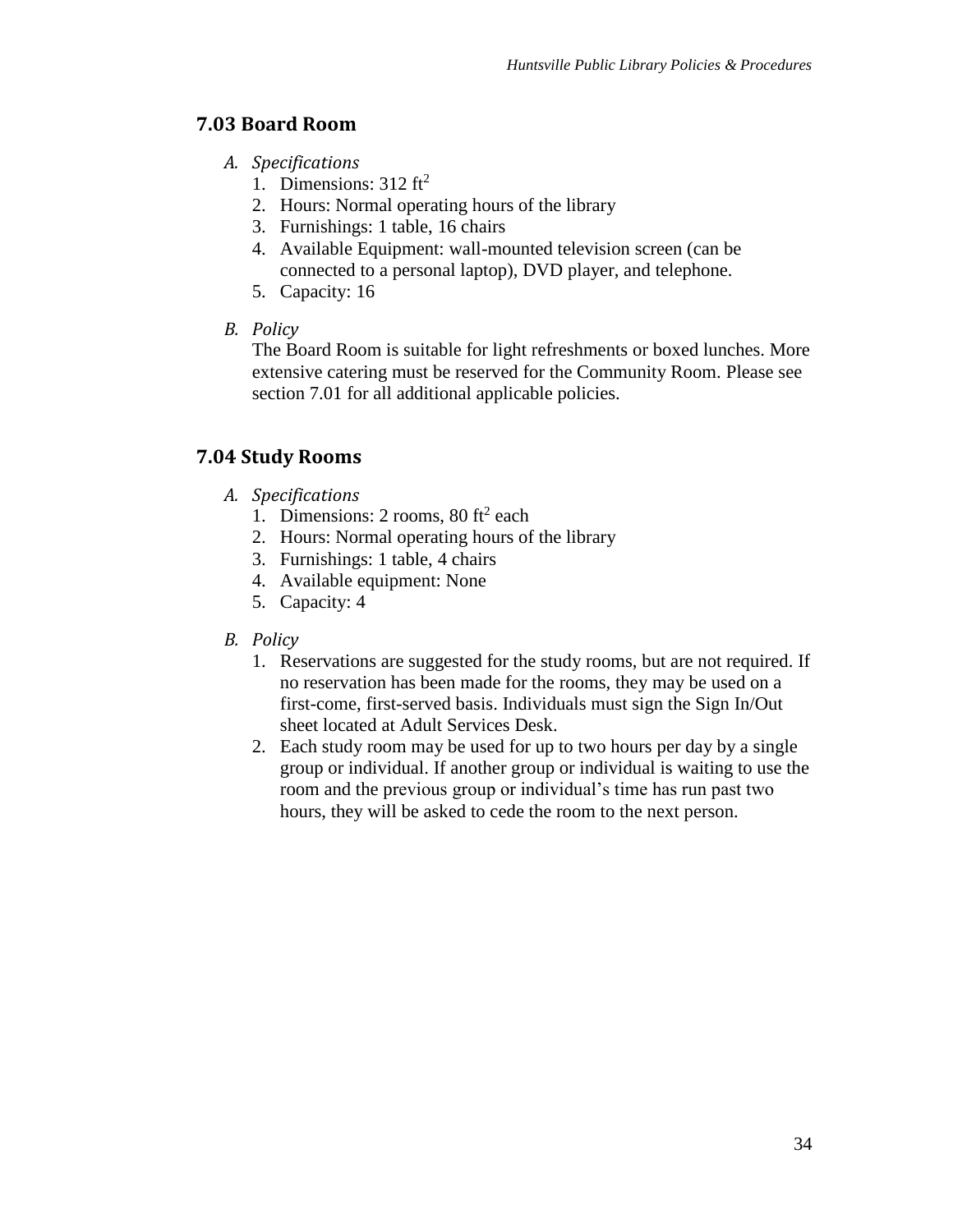# <span id="page-34-1"></span><span id="page-34-0"></span>**7.05 Fee Schedule**

- *A. Community Room*
	- 1. For-profit groups outside Walker County: \$150 for the first hour, \$50 each subsequent hour
	- 2. For-profit groups within Walker County: \$100 for the first hour, \$50 each subsequent hour
	- 3. Other groups or individuals outside Walker County: \$25/hour
	- 4. Other groups or individuals within Walker County: Deposit only
	- 5. After-hours surcharge (applicable to all groups): additional \$30/hour
	- 6. Per City Ordinance, AV equipment rental fee is \$20/day.
	- 7. Deposit: \$150
- <span id="page-34-2"></span>*B. Board Room*
	- 1. For-profit groups outside Walker County: \$150 for the first hour; \$50 each subsequent hour
	- 2. For-profit groups within Walker County: \$100 for the first hour; \$50 each subsequent hour
	- 3. Other groups or individuals outside Walker County: \$25/hour
	- 4. Other groups or individuals within Walker County: Deposit only.
	- 5. Per City Ordinance, AV equipment rental fee is \$20/day.
	- 6. Deposit: \$150

# <span id="page-34-3"></span>*C. Study Rooms*

- 1. All groups and individuals: no charge
- 2. Deposit: no deposit required

# <span id="page-34-4"></span>*D. Deposit Withholdings*

In order to receive a full refund of the room rental deposit, the organization or individual renting the room must clean it and return it to its original condition. This includes, but is not limited to, wiping down all table and furniture surfaces, throwing away all trash, taking trash bags to the outdoor trash can, cleaning any spills that occur, wiping down kitchen sinks and counters, and returning all furniture to its original position. This is not an exhaustive list.

All or portions of the group or individual's deposit may be withheld in the event of damages or other events. If the damage exceeds the amount of the initial deposit, the group or individual will be billed. The room will be inspected before the renter's deposit is returned, which may take several business days.

- 1. Damage to any aspect of the room, furniture, or equipment: actual cost to repair
- 2. Occupying room past reservation time: \$15/quarter hour
- 3. No call no show: \$50
- 4. Room not cleaned and/or returned to original state: \$50
- 5. Failure to return key card: \$50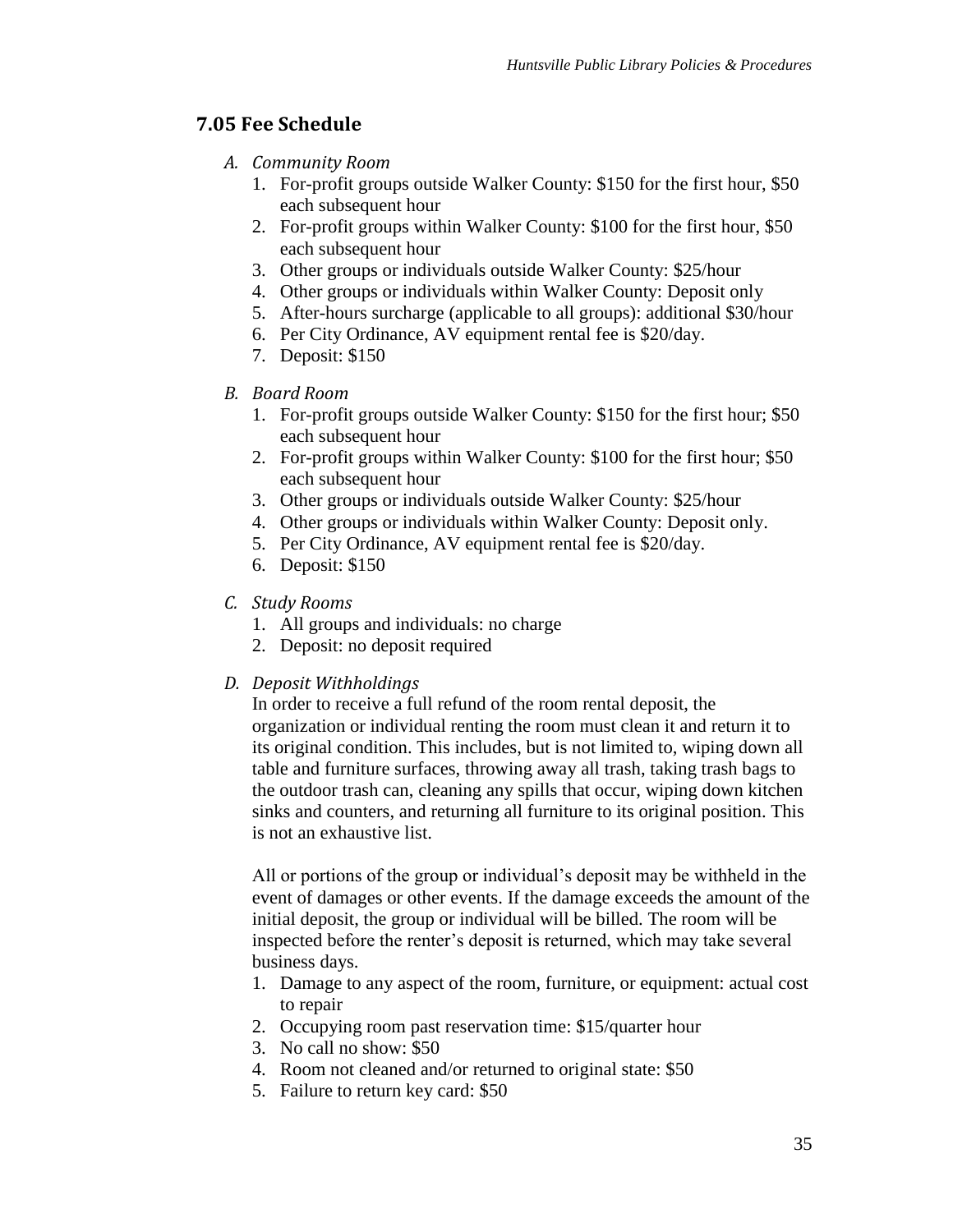# <span id="page-35-1"></span><span id="page-35-0"></span>**8. CHILDREN'S ROOM POLICY**

#### **Purpose**

The Dr. Harley and Marjorie Rex Children's Room provides resources for children to help turn them into lifelong learners and library users. The purpose of this policy is to outline acceptable use of the Children's Room and its resources and to ensure that the Children's Room is a welcoming, safe place for all children who use it.

## <span id="page-35-3"></span><span id="page-35-2"></span>**Policy**

#### *A. Child Safety in the Children's Room*

- 1. Children age 8 and under must be accompanied by an adult age 18 or older at all times and in all areas of the library. To accommodate adults with children, computers are available for adults to use in the Children's Room. Children ages 8-13 may be in the Children's Department unattended but an adult age 18 or older must be in the library at all times. Children with disruptive behavior will have to stay with their adult at all times and in all areas of the library. Children 8-13 without an adult in the library will be given the opportunity to call a parent or guardian in order to provide for the safety and security of the child. If a guardian cannot be reached, Huntsville Police will be notified. Library staff members do not act in place of the parent.
- 2. It is the parent or guardian's responsibility to supervise children. Library staff do not act in place of the parent or guardian and are not responsible for the care of unsupervised children.
- 3. The Children's Room is reserved for the use of children. Adults unaccompanied by a child may use the Children's Room only if they are looking for materials to check out and must leave the room once they have located the items. Adults unaccompanied by a child may not use the Children's Room to lounge. Any adult found in the Children's Room not supervising a child or browsing for materials to check out will be asked to leave immediately.
- 4. While all computers are filtered, the technology is imperfect. It is the responsibility of the parent or guardian to supervise children's access to materials on the Internet. Library staff are not responsible for monitoring children's use of the Internet.
- 5. Children must conduct themselves at all times in a manner appropriate to a library setting. Running, roughhousing, loud noise, inappropriate conduct with the furniture or toys (such as pushing or climbing) or other disruptive, damaging, and/or dangerous behavior is not acceptable. It is the responsibility of the parent or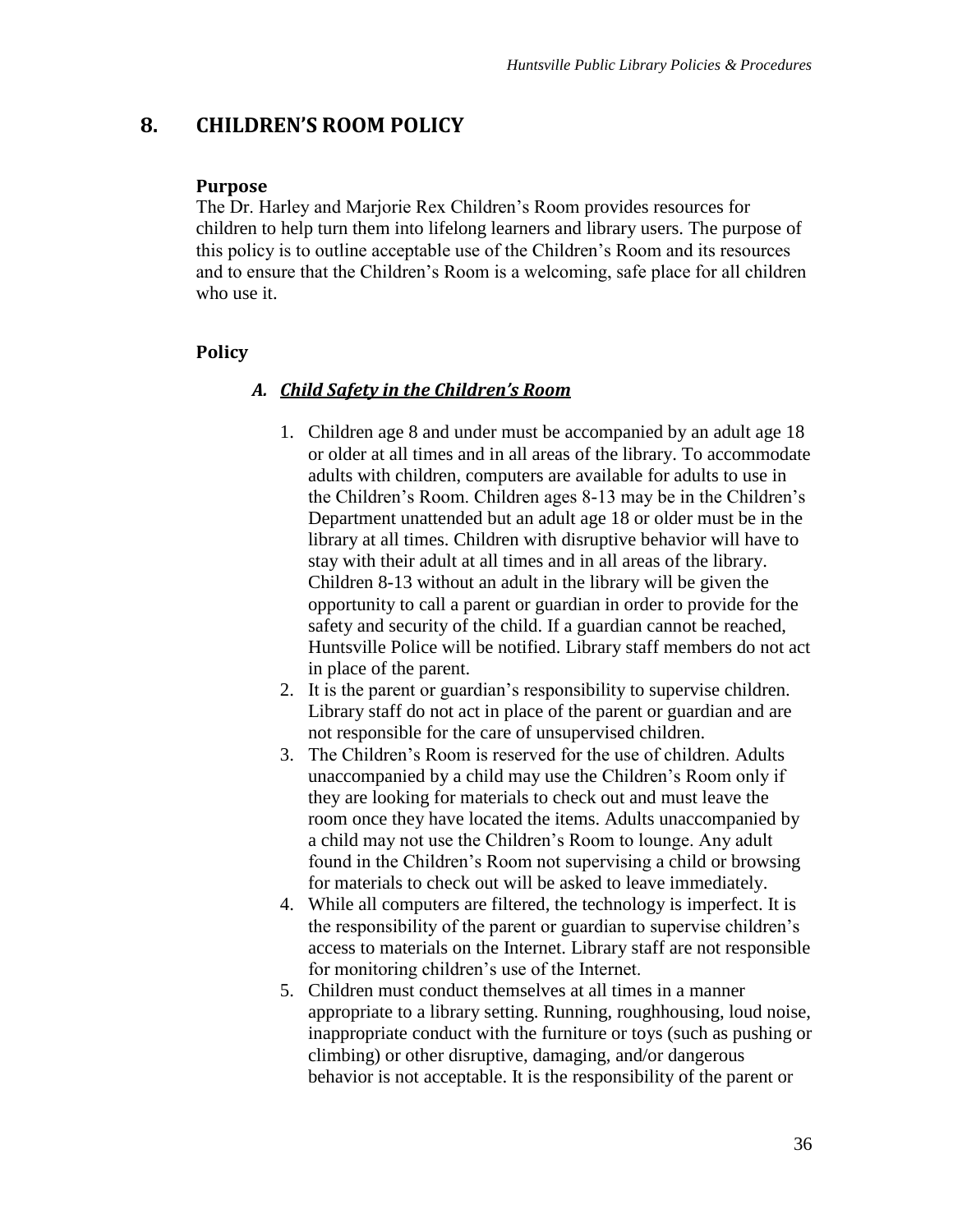guardian to supervise children's behavior in the library. Library staff are not responsible for monitoring children.

6. All other behavior rules outlined in Chapter 5 apply.

## <span id="page-36-0"></span>*B. Adults in the Children's Room*

- 1. The use of the children's computers is restricted to children age 13 and under. Adults wishing to use a computer while supervising a child in the Children's Room may use the desktop designated for adult use or check out a laptop, provided he/she meets the criteria to do so.
- 2. An adult wishing to check out a laptop who is unaccompanied by a child may enter the Children's Room to check out the laptop, then must take the laptop to another part of the building.
- 3. An adult supervising a child in the Children's Room may bring materials from other areas of the library, such as a book from the adult reading room, into the Children's Room.

# <span id="page-36-2"></span><span id="page-36-1"></span>**9. TEEN AREA POLICY**

#### **Purpose**

The purpose of this policy is to outline acceptable use of the Teen Area and its resources and to ensure the Teen Area is a welcoming, safe place for all teens who use it.

# <span id="page-36-4"></span><span id="page-36-3"></span>**Policy**

## *A. Use of the Teen Area*

- 1. The Teen Area is reserved for the use of teenagers age 13-17. Library customers whose age falls outside this range may use the Teen Area only if they are accompanied by a person age 13-17. Anyone over 17 found in the Teen Area who is not accompanied by a person age 13-17 will be asked to leave immediately.
- 2. All behavior rules outlined in Chapter 4 apply.

## <span id="page-36-5"></span>*B. Teen Computers*

- 1. The use of the teen computers is restricted to teens age 13-17. Due to the limited number of computers available, no exceptions will be made for library customers whose age falls outside this range.
- 2. All other policies concerning the use of library computers found in Chapter 5 apply.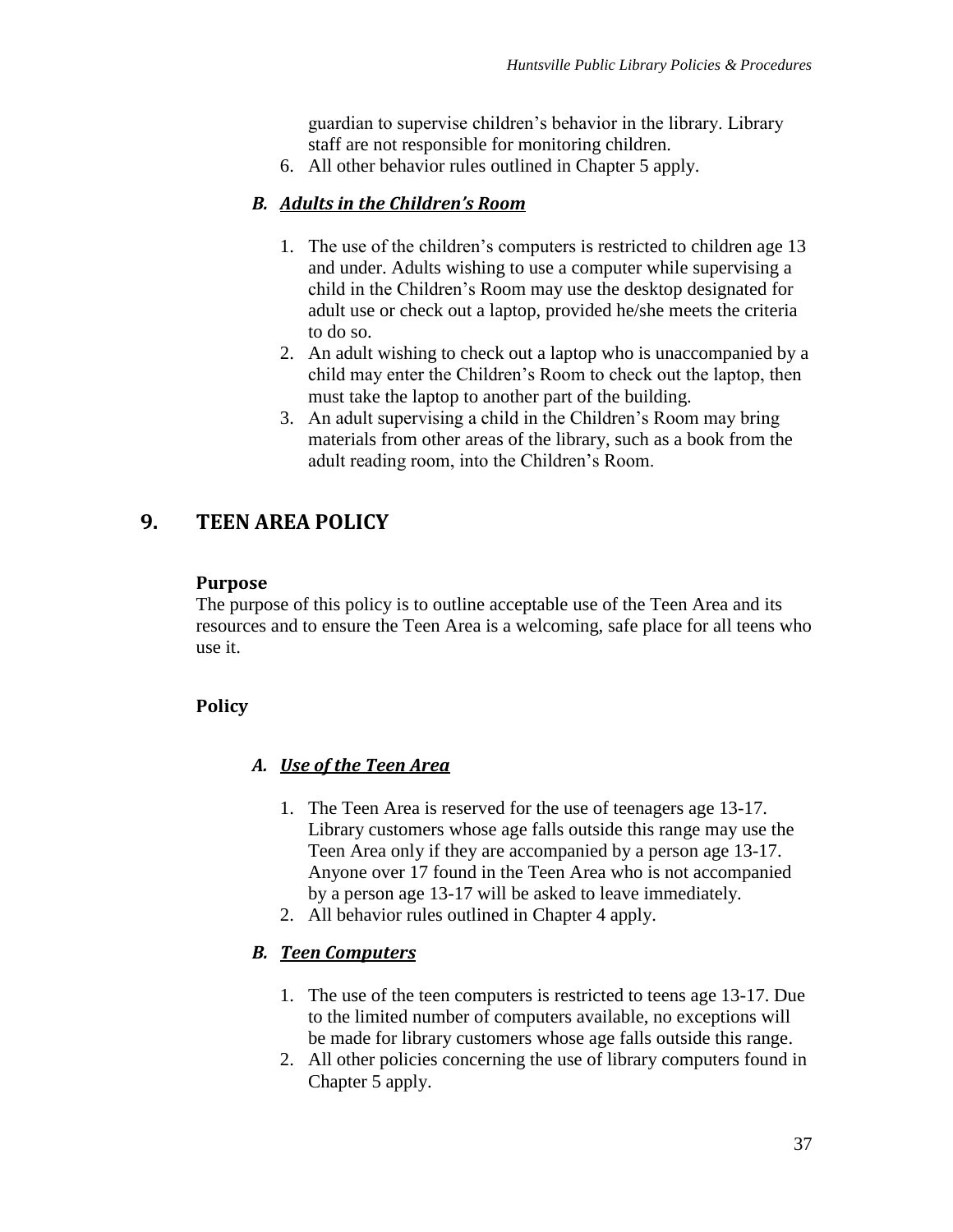# <span id="page-37-0"></span>*C. Other Teen Area Technology*

1. Teens wishing to use the technology in the Teen Area must have the permission of their legal guardians.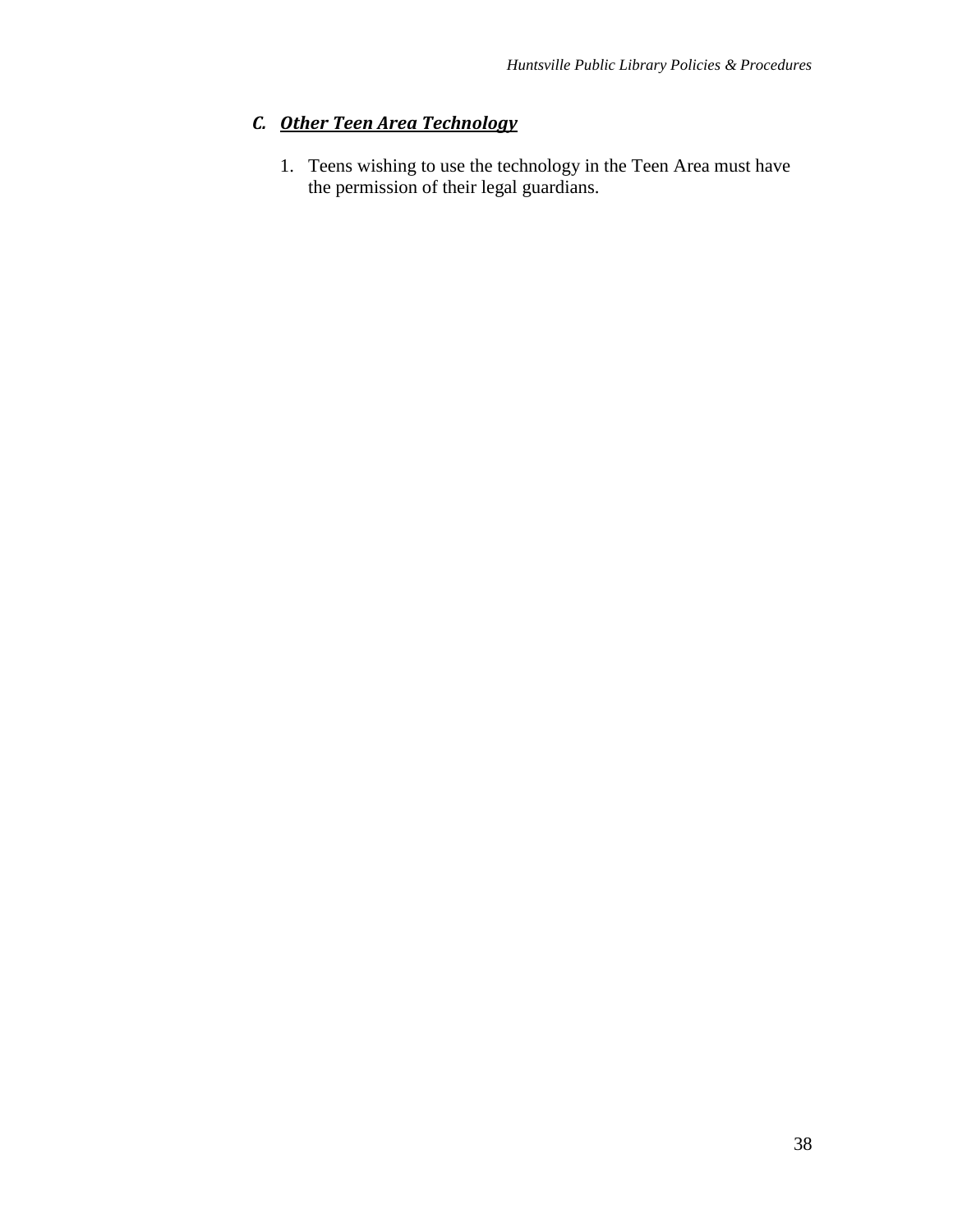# <span id="page-38-1"></span><span id="page-38-0"></span>**10. GENEALOGY ROOM POLICY**

#### **Purpose**

The Johnnie Jo Sowell Dickenson Genealogy Room is a valuable resource for library customers who wish to research family and local history. The purpose of this policy is to outline acceptable use of the Genealogy Room and its resources and to ensure that the collection remains intact.

# <span id="page-38-3"></span><span id="page-38-2"></span>**Policy**

## *A. Use of the Genealogy Room*

- 1. The Genealogy Room is reserved for the use of library customers researching family and/or local history.
- 2. Children between the ages of 12 and 17 wishing to do research in the Genealogy Room must be accompanied by a responsible adult at all times. Children not doing research must remain quiet and seated while in the room.
- 3. Children under the age of 12 will not be admitted into the Genealogy Room due to the delicate nature of the materials.
- 4. The Genealogy Room is a secure space. All customers who wish to enter the Genealogy Room must sign in at the front desk and obtain a keycard.
- 5. Customers may only bring a notebook, loose papers, pencils, and/or a billfold into the Genealogy Room. Lockers are available for customers to secure other items not allowed in the room.
- 6. The Genealogy Room is a quiet room. Any talking should be in a low voice. Cell phones must be set to vibrate or silent, and calls should be taken outside of the room.
- 7. All behavior rules outlined in Chapter 5 apply.

## <span id="page-38-4"></span>*B. Genealogy Computers*

- 1. The use of the genealogy computers is restricted to customers researching family and/or local history.
- 2. All other policies concerning the use of library computers found in Chapter 4 of this policy manual apply.

## <span id="page-38-5"></span>*C. Other Genealogy Equipment*

1. The scanner and microfilm readers are for the sole use of customers conducting genealogy and/or local history research.